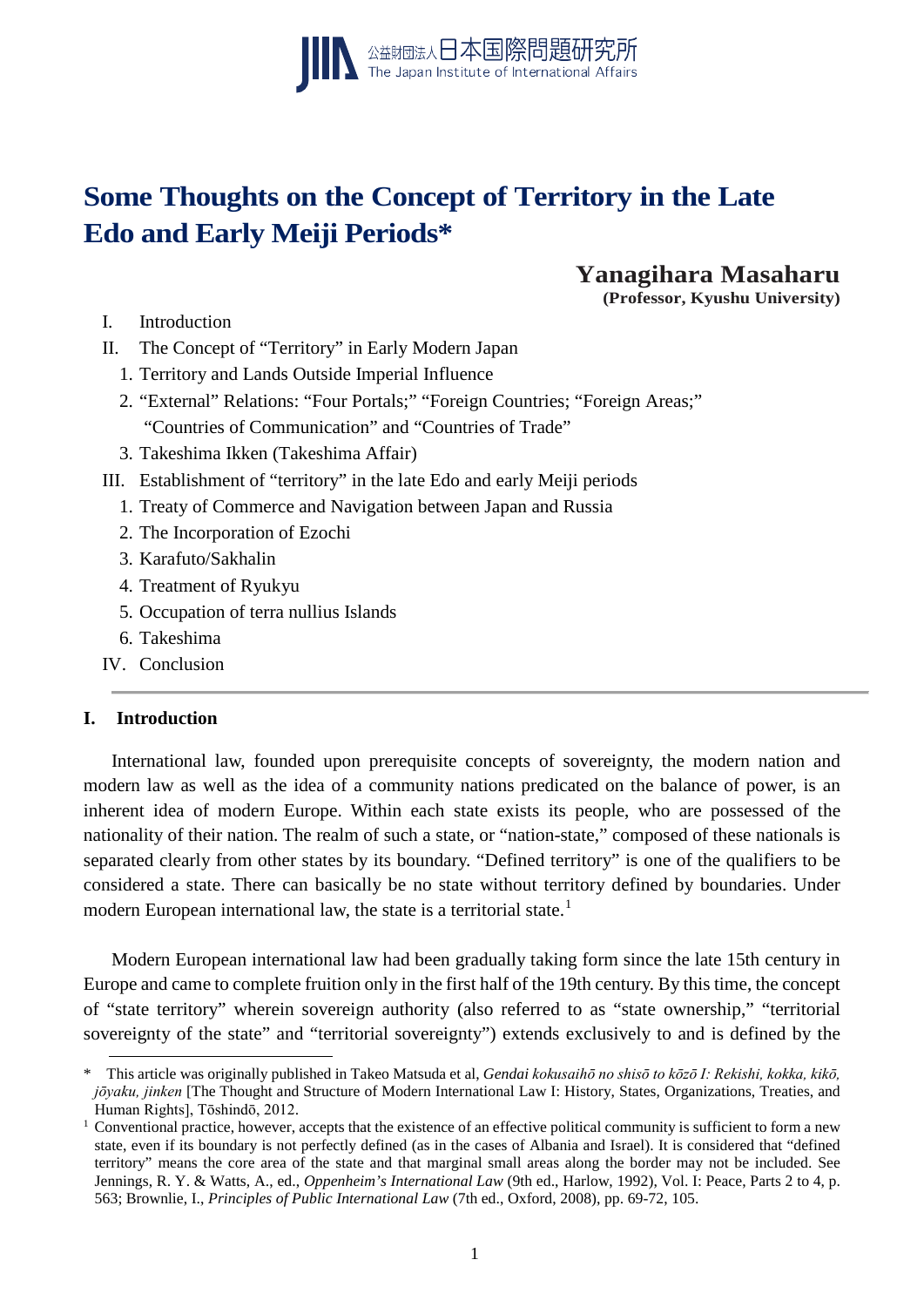boundary--together with the theoretical framework that the attribution of a certain area to the state's territory is determined by the territorial title--had been clearly established.<sup>[2](#page-1-0)</sup>

The past three decades have seen remarkable development in the study of Japanese early modern and modern external relations by historical researchers.<sup>[3](#page-1-1)</sup> Today, the mainstream of these studies has shifted to repositioning the subject within the East Asian historic context, from the perspective of 海 禁 (*Haijin;* sea ban), a common isolationist policy adopted by East Asian countries at the time, rather than from the former viewpoint of 鎖国 (*sakoku;* the complete isolation of Japan from the outside world).<sup>[4](#page-1-2)</sup> The outcomes of these recent studies, however, are not necessarily well known to academic specialists in the fields of international law and the history of international law. This paper endeavors to serve as a preliminary attempt to clarify the overall picture of how Japan came to comprehend the modern European concept of "territory," and how it configured the state territory of Japan in the process of bringing itself into conformity with modern European international law between the end of Edo Period and the early Meiji Period, in other words, how the early modern "state" of Japan reorganized itself into a "modern territorial state." The author attempts to reframe the outcomes of these recent studies from the perspective of international law, with a special focus on the establishment of "territory" and delimitation of "borders."[5](#page-1-3) In order to do this, it is first essential to study and explicate how the concepts of "territory" and "borders" are understood in contemporary Japan.

The study of the process by which the early modern Japanese "state" redefined itself from its previous model to that of a "modern territorial state" is not only meaningful in terms of historical study, but is also essential to an understanding of the present day territorial issues (or disputes) that Japan is facing. Problems regarding the Northern Territories, the Takeshima Islands and the Senkaku Islands all fall within the scope of this study, although they may differ in detail from one another.

Dr. Yoshirō Matsui has already pointed to this aspect as regards the Senkaku Islands issue. He

<span id="page-1-0"></span><sup>&</sup>lt;sup>2</sup> Indeed, throughout the 19th century, there was no consensus among debaters on the issue of whether the title of the state to state territory constitutes *dominium* (ownership) or *imperium* (right of control). Also on the issue of territorial titles, while there was a broad consensus regarding occupation, cession and subjugation (e.g. *British Law Officers' Reports*), hardly any certain standard theory existed even in the early 20th century, as there were varied opinions regarding other titles. Lord McNair, *International Law Opinions: Selected and Annotated* (Cambridge, 1956), Vol. I, pp. 284, 294; Verzijl, J.H.W., *International Law in Historical Perspective* (Leyden, 1970), Part III, pp. 1-13. 3 See Arano Yasunori et al., ed., *Nihon no Taigaikankei 1: Higashiajiasekai no Seiritsu* [Japanese External Relations 1:

<span id="page-1-1"></span>Emergence of the East Asian World] (Yoshikawakōbunkan, 2010), pp. 1-57.

<span id="page-1-2"></span><sup>4</sup> Momoki Shirō, ed., *Kaiiki Ajiashi Kenkyū Nyūmon* [An Introduction to Maritime Asian History] (Iwanami Shoten, 2008), pp. 99, 105-106, 121. See also Ronald Toby, *Zenshū Nihon no Rekishi, Dai 9-kan*: *Sakoku to Iu Gaikō* [Complete Series of Japanese History, Vol. 9: The Foreign Policy Called *Sakoku*] (Shōgakukan, 2008), pp. 10-20. Concerning the view that Japan maintained relatively closed external relations during the Edo Period, see Mitani Hiroshi, foreword in *Perry Raikō* [Preface in "Coming of Perry"] (Yoshikawakōbunkan, 2003), p.4. Furthermore, it has already been pointed out that the meaning of the word *sakoku* in the first half of the Edo period had changed markedly by the second half of the era in Inobe Shigeo, *Ishin Zenshi no Kenkyū* [Study on History Preceding the Meiji Restoration] (Chūbunkan Shoten, 1935), p. 5.

<span id="page-1-3"></span><sup>5</sup> See Taijudō, K., "Japan's early practice of international law in fixing its territorial limits," *Japanese Annual of International Law,* Vol. 22 (1978), pp.1-20; Serita Kentarō, *Nihon no Ryōdo* [Japanese Territory] (Chūōkōron-shinsha, 2002), pp.18-34; Momose Takashi, *Shiryō Kenshō Nihon no Ryōdo* [Data Verification: Japanese Territory] (Kawade Shobō Shinsha, 2010).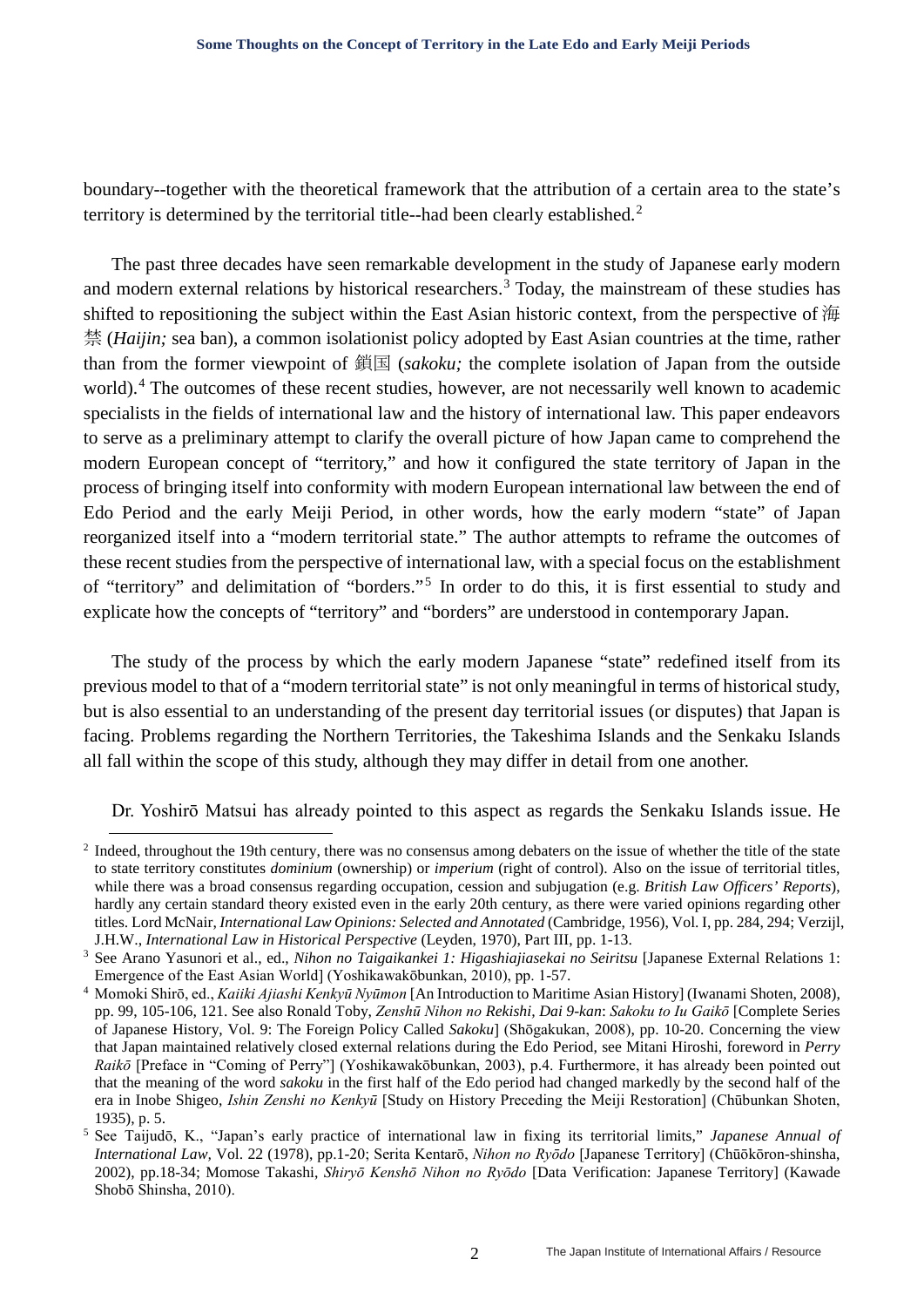observes that the conflict is a disagreement between the European international order and 華夷秩序 (*kai-chitsujo*; Sinocentric order) or the East Asian international order, making it, in a sense, a conflict between two different conceptions of international orders. China for its part perceives that the Senkaku Islands (Diaoyutai Islands) were traditionally within the Chinese 版図 (*băntú*; territory) under 華夷秩 序, the basis of which assertion is said to be the records of emperors' tributary missionaries, the coastal defense zone put in place by China during the Ming Dynasty and the shelter use of islands and other ocean features by fishermen at times of rough weather. China insists, based upon this premise, that Japan's claim to the Senkaku Islands is not valid, just as Japan, operating on the premise of the concept of "territory" in the European international order, claims that Japan's territorialization of the islands constituted occupation of *terra nullius* that theretofore had been outside the effective control of any nation. Dr. Matsui takes the view that there is a collision of the theory of occupation of *terra nullius* (the European international order) and the traditional theory of territory based on *kai-chitsujo,* or the Sinocentric order.<sup>[6](#page-2-0)</sup>

At this point we should take note of the "Memorandum on the response to the enquiry from the Chinese Government on August 22, 1879" prepared in September 1879 by the government of Japan, during discussions between Japan and China (Qing Dynasty) on the abolishment of feudal domains and the establishment of a Japanese prefecture in the Ryukyu islands. The Memorandum is an annex to a letter from Kaoru Inoue, Minister of Foreign Affairs, to Tamaki Shishido, minister plenipotentiary stationed in China, dated October 8, 1879. The gist of the memorandum's argument is as follows:

"Under "Chinese traditional customary law," the Chinese Emperor calls himself the Monarch of the World, all other countries being his subjects. The territory of the Chinese Empire is supposed to cover "all the four seas" and its authority is never limited anywhere under the sun. On the other hand, according to current international law, the right of possession of territory is entitled only to the party that owns the land, governs the land, and collects taxes from it, rather than being based on ungrounded ancient texts. The conceit of letters and imperial demands of gifts under the false name of tribute should be regarded as a favored ploy of the Chinese."

The memorandum concludes with the statement that the "right of eternal landlord (territorial sovereignty) is based on the fact of ownership together with the disputant state's silence and

<span id="page-2-0"></span> <sup>6</sup> Matsui, Y., "International law of territorial acquisition and the dispute over the Senkaku (Diaoyu) Islands," *Japanese Annual of International Law,* Vol. 40 (1997), pp. 3-31;id., *Kokusaihō kara Sekai o Miru:Shimin no Tame no Kokusaihō Nyūmon, Dai 3-han* [Looking at the World from the Perspective of International Law:Introduction to International Law for Citizens ed. 3] (Tōshindō, 2011), pp. 12-15. As for the observation that "the notion of possessing territory" based on Sinocentrism did not develop smoothly into the concepts of "territory" and "boundary" under a world order founded upon international law, see Akizuki Nozomi, "Chō-shin kyōkai mondai ni mirareru chōsen no 'ryōiki-kan': 'kankai kaidan' go kara nichiro sensōki made" ['Korean concept of territory' as observed on the question of borders between Korea and Qing Dynasty: after the 'Kamgye Conference' to the period of Russo-Japanese War], *Chōsenshi Kenkyūkai Ronbunshū, Dai 40-shū* [Collection of Articles of Society of Korean Historical Studies], Vol. 40 (2002), pp. 125-126; ibid., "Higashi ajia no kyōkai to teritorī ishiki: Kōkuri-mono terebi dorama no haikei" [East Asian notions of borders and territory: the background of Goguryeo TV dramas], *Meijigakuin Daigaku Kokusai Gakubu Fuzoku Kenkyūsho Nenpō* [Annual Report of the Institute for International Studies, Meiji Gakuin University], No. 12 (2009), P. 69.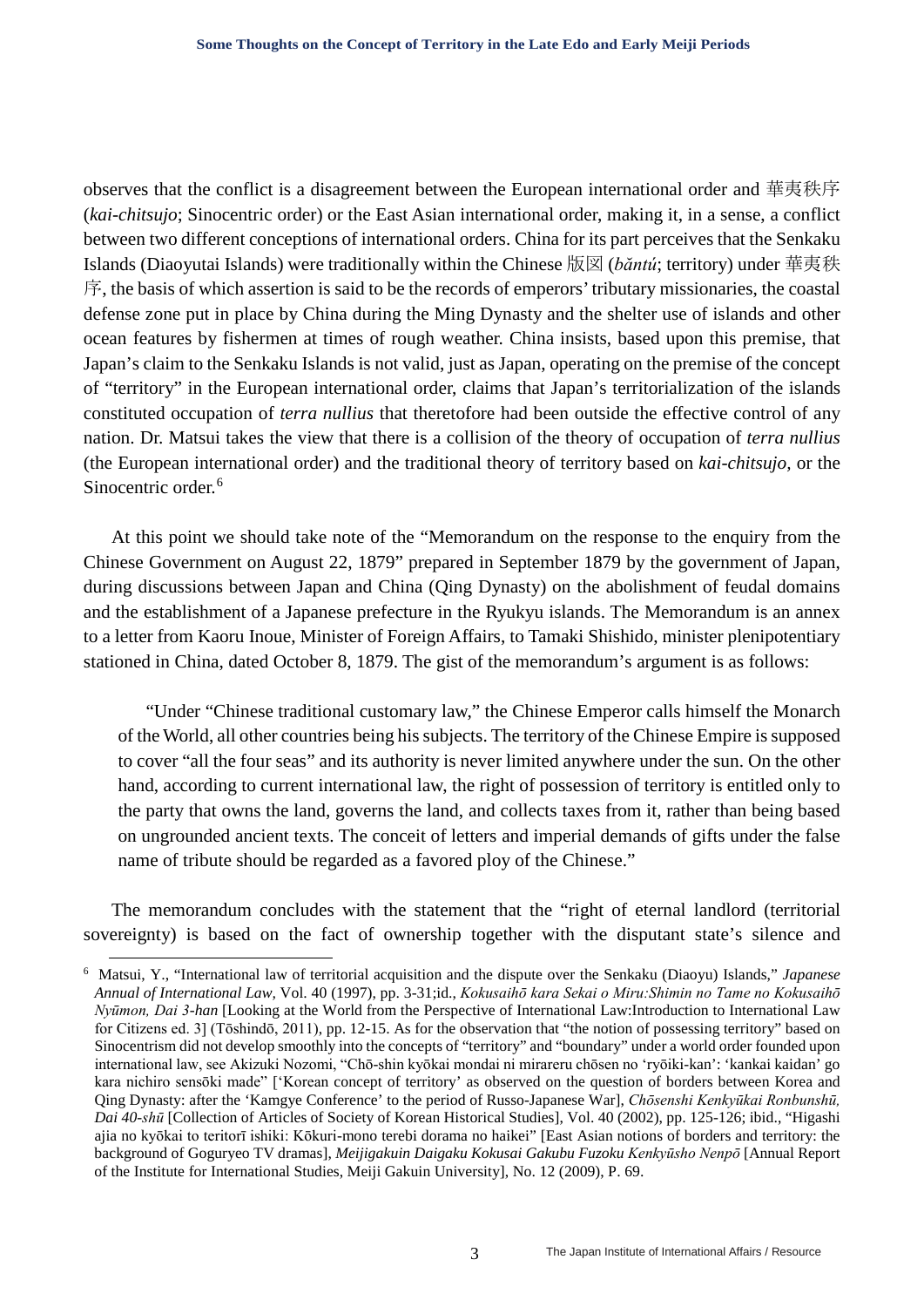negligence.[7](#page-3-0) Here the contrast between the Chinese traditional "concept of territory" and the notion of "territory" under modern international law is further clarified.

The author would now like first to consider and contrast the concepts of 領域 (*ryōiki*; territory) and 境界 (*kyōkai*; boundary) in early modern Japan with the Chinese traditional notion of 疆域 (*jiāngyù*; territory within boundary). This will be followed by a review of the establishment of "territory" and the demarcation of the "state boundary" in the late Edo and the early Meiji periods.

#### **II. The Concept of "Territory" in Early Modern Japan**

#### **1. Territory and Lands Outside Imperial Influence**

Tōgai Itō (1670 - 1736), an Edo Period Confucian scholar, published *Heishokudan* in 1729. In this book, he wrote that "Yakukoku" had been "a separate country in early times and 化外ノ地 (*kegai no chi*; land outside imperial influence) as had been Ezo, and did not yet seem to be included in Japanese 版図 (*hanto*; territory)." Here we see a clear distinction drawn between "Japanese territory" and "land outside Japanese influence." Tōgai continued that Yakukoku was now called "Yakunoshima" (probably the present-day Yakushima in Japan's Kagoshima Prefecture) under the jurisdiction of Satsuma Domain<sup>[8](#page-3-1)</sup>

Such a perception reminds us of Chinese traditional concepts of "territory" as 版図 (bāntú; territory) and 疆域 (*jiāngyù*; territory within boundary). According to Motegi Toshio, the Chinese concept of territory denotes the ideology of imperial domain: "every inch of ground within the realm owns its load in the Emperor." The virtue of the emperor is universal, stretching out in concentric circles *ad infinitum*. Although there is an established boundary surrounding the territory, it is not an absolute one like the borders of a modern state. Nor is sovereignty intended to extend its influence homogenously throughout the whole domain. Even within the territory, exceptional peoples of 化外 (*kegai*; outside imperial influence), who do not accept the emperor's enlightenment, continue to exist. They are outside the grace of the Emperor's rule. When chiefs of peripheral countries or peoples bring gifts as a token of their service as a subject (tributary), the emperor gives them a royal gift and nominates them as the king of that country (a so-called tributary relationship). The Chinese universe is a space created by attraction through a network of autonomous exchange, rather than by enclosing it as a territory. In summation, Chinese governance did not aspire to rule homogenously the whole surface delimited by absolute borders, i.e. the boundary of the state. Rather, its main focus was on the control of people. It was perceived as a "personal order" that takes form accordingly to the degree that the virtue of the emperor influences the people.<sup>[9](#page-3-2)</sup>

 <sup>7</sup> *Nihon Gaikō Monjo* [Documents on Japanese Foreign Policy], Vol. 12, pp. 191-200.

<span id="page-3-1"></span><span id="page-3-0"></span><sup>8</sup> Itō Tōgai, "Heishokudan," *Nihon Zuihitsu Taisei* [Compilation of Japanese Essays], Vol. 6, (Yoshikawakōbunkan, 1927), p. 209.

<span id="page-3-2"></span><sup>9</sup> Motegi Toshio, *Henyō Suru Kindai Higashi Ajia no Kokusai Chitsujo* [Changing International Order of Modern East Asia] (Yamakawa Shuppansha, 1997), pp. 4-5, 9-10, 14-19; id., "Chūgokuteki sekaizō no henyō to saihen," Wataru Iijima et al., ed., *Shirīzu 20-Seiki Chūgokushi 1: Chūka Sekai to Kindai* [20th Century China 1: Qing China and the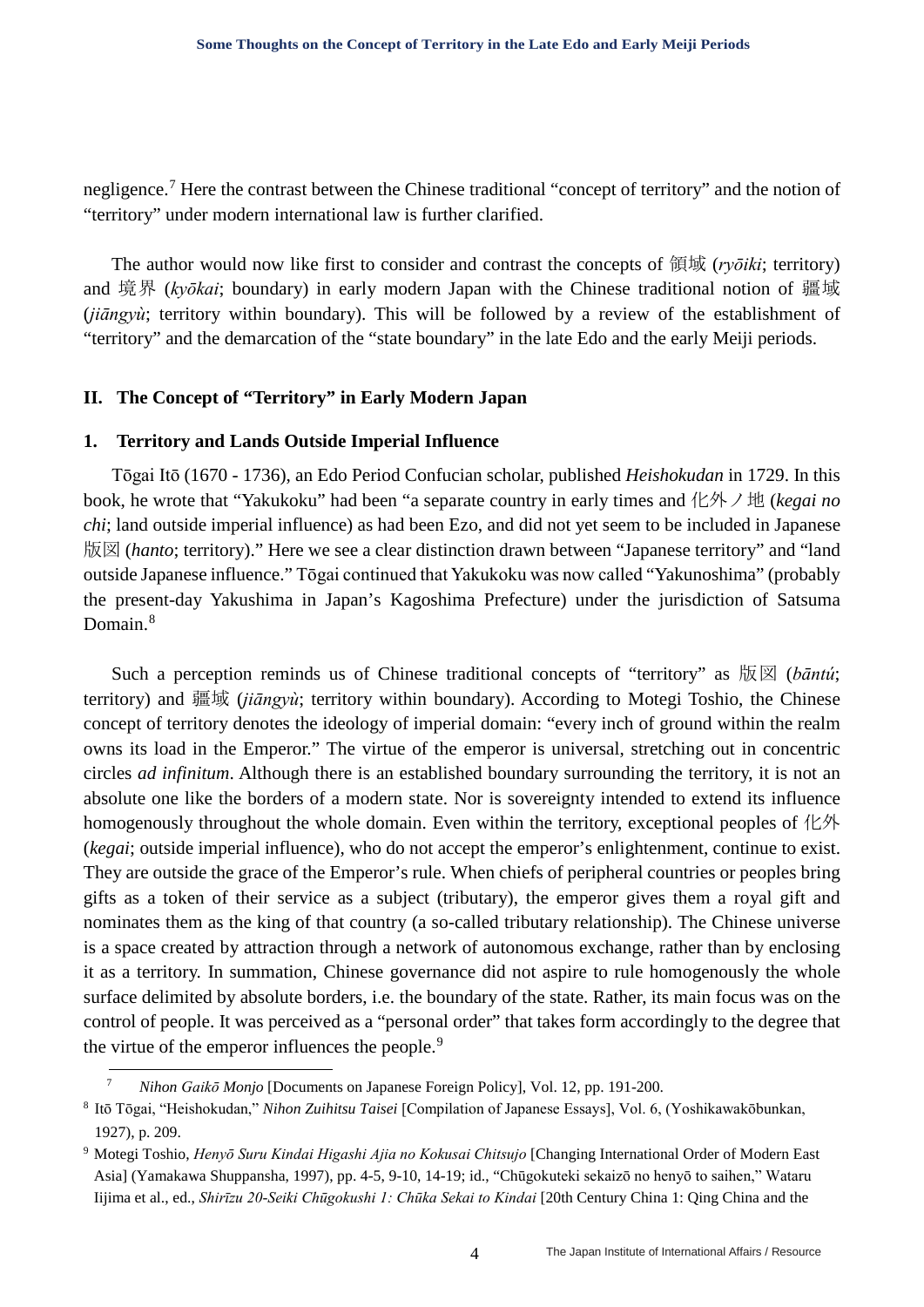Hamashita Takeshi presents a different perception of the issue. In China's view, Hamashita suggests, it was surrounded by four sets of barbarians: 東夷 (*dōngyí*; Eastern barbarians), 南蛮 (*nánmán*; Southern barbarians), 西 戎 (*xīrōng*; Western barbarians) and 北 狄 (*bĕidí*: Northern barbarians). In the process of enlightening these four groups of barbarians by the virtuous rule of the emperor, there was created an expanding concentric relationship wherein Chinese civilization was transmitted from the center, influencing local areas, different peoples and outside areas. Although it was a unified order system, if we examine the functionality of those ruling relationships, there were areas ruled directly by the emperor, areas ruled indirectly through  $\pm \overline{\epsilon}$  and  $\pm \overline{\epsilon}$  (*tusi* and *tuguan*; tribal leaders appointed as officials), areas autonomously ruled by non-Chinese people, areas ruled through the tributary system, equal trading partner countries without tributary relationships, and lastly, "areas outside imperial influence."<sup>[10](#page-4-0)</sup>

Thus, the difference in opinion can be seen as lying in the question of whether "the lands outside imperial influence" are believed to exist within Chinese territory or outside of it.<sup>[11](#page-4-1)</sup> Indeed, if the Sinocentric order is a "personal order" rather than "land-based order", it would be literally impossible to draw a clear borderline between one area and the area lying outside of it. At least ideologically, the Sinocentric order extends in concentric circles *ad infinitum,* as "the territory of Imperial China covers the all four seas and its authority is never limited under the sun."

While Tōgai Itō basically agrees with one of these traditional Chinese "territorial" ideas, he clearly contrasts 版図 (*hanto*; territory) with 化外の地 (*kegai no chi*; lands outside imperial influence). He expresses no clear views, however, on the relationship between territory and the principle of rule by a virtuous person, nor on the concentric image of the state's territory.<sup>[12](#page-4-2)</sup>

1

Modern World] (University of Tokyo Press, 2009), p. 38. There is a view, however, that the concept of the tributary system did not mean a one-dimensional lord/subject relationship nor a functioning system as a whole. Today, there are different views on how to comprehend the meanings of 朝貢 (*chōkō*; tributary) and 冊封 (*sakuhō*; bestowing peerage by imperial edict). See Kawashima Shin & Hattori Ryūji, *Higashi Ajia Kokusai Seijishi* [History of East Asian International Politics] (The University of Nagoya Press, 2017), pp. 6-7. As for the Qing Dynasty, it is also explained using the dual world view of the "Northeastern Crescent" of Mongolia, Tibet and Xinjiang and the "Southeastern Crescent" of Korea through to Southeast Asia. See Mancall, M., "The Ch'ing Tribute System: An Interpretive Essay"; Fairbank, J. K., ed., *The Chinese World Order: Traditional China's Foreign Relations*, (Cambridge, 1969), pp. 72-75.

<span id="page-4-0"></span><sup>10</sup>Hamashita Takeshi, *Chōkō Shisutemu to Kindai Ajia* [The Tribute System and Modern Asia] (Iwanami Shoten, 1997), pp. 9-11. Also see Matsui, ibid., Note 6 (2011), pp. 12-14.

<span id="page-4-1"></span> $<sup>11</sup>$ Kawashima takes the view that the tributary states are perceived as being within the Chinese territory but that the areas</sup> outside the tributary states are also outside the territory. See Kawashima & Hattori, ibid., Note 9, p. 6. As for the Chinese understanding of the meaning of  $\# \pm$  (*bāngtǔ*; domain) according to Li Hongzhang, see Note 51 below.<br><sup>12</sup>In this regard, the term "Japanese version of Sinocentric order" is sometimes used. This refers to a Japanese-cen

<span id="page-4-2"></span>order with the Tycoon of Japan (the diplomatic title of the *Shogun* in the Edo period) at its center that regarded Ryukyu, the Ainu lands, and Korea as tributary states. In this case, however, the concept is founded upon military strength or "unbroken imperial line," rather than upon cultural superiority as in Sinocentric order. See Arano Yasunori, *Kinsei Nihon to Higashi Ajia* [Early Modern Japan and Eastern Asia] (University of Tokyo Press, 1988), pp. 29-65; Motegi, ibid., Note 7, p. 11. There is another view that only the "perception of the Japanese version of the Sinocentric order" should be discussed since, in reality, such conditions did not exist in early modern East Asia (See Ikeuchi Satoshi, *Taikun Gaikō to "Bui": Kinsei Nihon no Kokusai Chitsujo to Chōsen-kan* [Tycoon Diplomacy and Military Strength: International Order of Early Modern Japan and Perceptions of Korea] (The University of Nagoya Press, 2006), pp. 4-6, 12-14, 22). Also, to see how Confucian scholars in the Edo period understood the relationship of "China as the center of the world" and "non-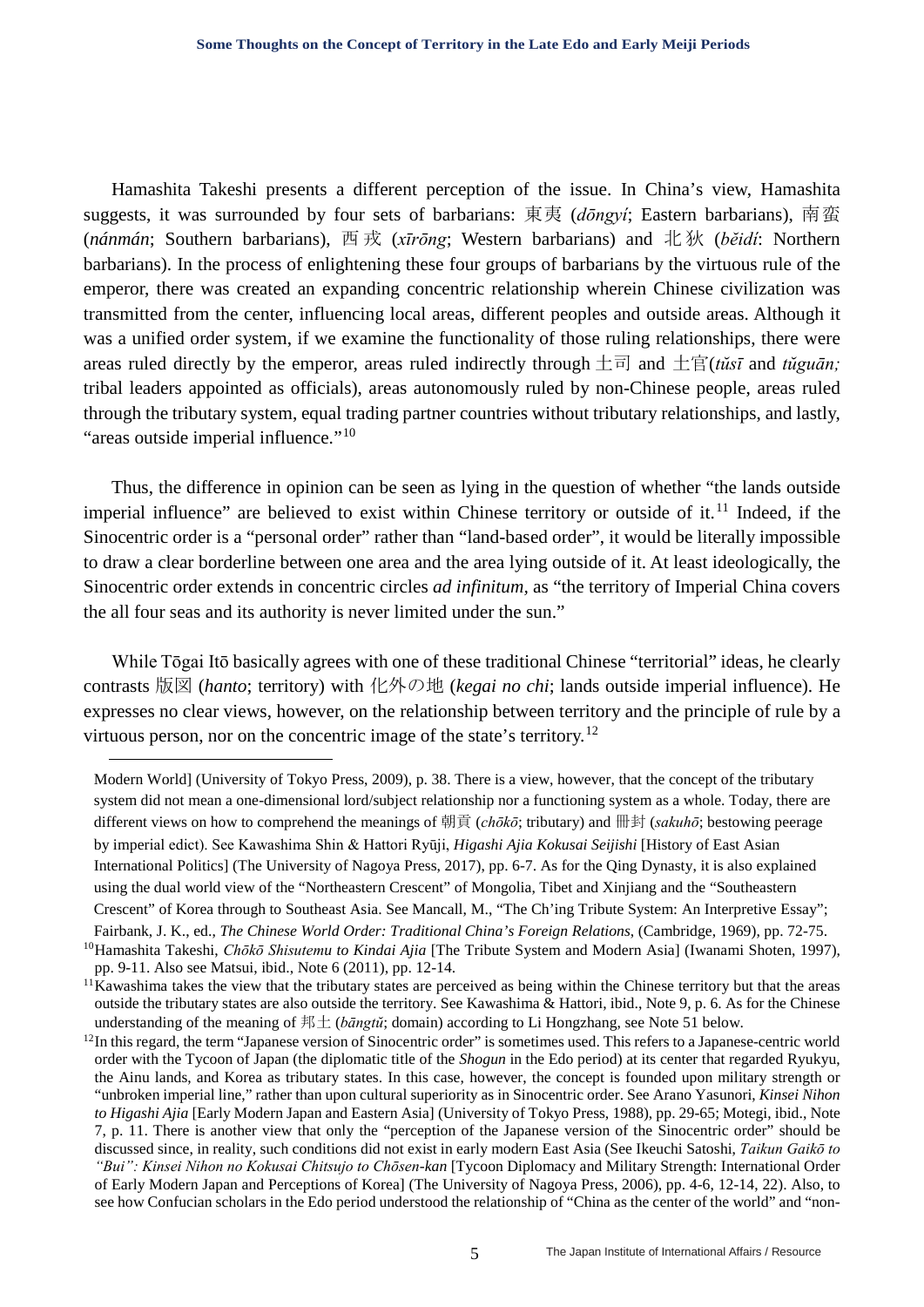Which areas, then, were contained within "Japanese territory" in the Edo period, in the sense that Itō mentions? And where were the borders and the boundaries?

Itō does not write anything on this matter other than noting that Yakunoshima was included in Japanese territory and that Ezo was not.<sup>[13](#page-5-0)</sup> In this regard, the core Japanese territory must have been  $\pm$ 畿七道 (*gokishichidō*; five central provinces and seven circuits), local administrative districts that had been defined by the regal codes of ancient Japan. The problem was now how to position those areas beyond the *gokishichidō*, territories such as Ezo and Ryukyu.[14](#page-5-1)

A reference in this regard is *Bakufusen Nihonzu* (maps of Japan prepared by the Shogunate), produced in conjunction with the Shogunate's Kuniezu (provincial land map) project. Each of all the 68 Japanese provinces at the time was depicted in a map, and those maps were then combined together to produce a map of all Japan.

According to Kawamura Hirotada, chiefly four kinds maps of Japan were produced. The first of those have been traditionally called *Kan'ei Nihonzu* or *Keichō Nihonzu*. There are two versions, *Kan'ei A-type Kuniezu* (completed somewhat later than 1633) and *Kan'ei B-type Kuniezu* (completed in 1638), neither of which includes Ezo (today's Hokkaido and other northern islands) or the kingdom of Ryukyu (today's Okinawan islands). The second map is *Shōhō Nihonzu* (the earliest completed in 1648), which does not include Ryukyu but does include Ezo.<sup>[15](#page-5-2)</sup> It also includes the southernmost part of Korean

1

Chinese people" in the context of China and Japan, see Kojima Yasunori, "Edoki nihon no chūgoku ninshiki" [Japanese perception of China in the Edo Period], Japan-China Joint History Research Committee, ed., *Nittchū Rekishi Kyōdō Kenkyū Dai 1-ki Hōkokusho* [The 1st Report, Japan-China Joint History Research] (The Japan Institute of International Affairs, *Jan.* 2010), pp. 217–238.

<span id="page-5-0"></span><sup>&</sup>lt;sup>13</sup>Itō regarded the Netherlands as a "barbarian country outside the south-west sea," and Vietnam as "one of barbarian countries," Itō, ibid., Note 8, p.152.

<span id="page-5-1"></span><sup>&</sup>lt;sup>14</sup>Murai concluded that the boundaries of the mediaeval state could be narrowed down, based on 13 examples of boundaries of Japan in historical materials, to Sotogahama in Tsugaru, to the east and Kikaigashima (Iwo Jima), or Ikinoshima and Tsushima to the west, with areas outside of those, specifically Ezochi to the east and Ryukyu or Kōrai (Goryeo) to the west, regarded as foreign areas (Murai Shōsuke, *Ajia no Naka no Chūsei Nihon* [Mediaeval Japan within Asia] (Azekura Shobō, 1988), pp. 114-116). According to a map of Japan (created around the 14 century) kept in Shōmyōji, Tsushima and Oki no Kuni were outside the boundary and Iki was within (See Toby, ibid., Note 4, pp. 112–126). But, at least in the Edo period, Tsushima was supposed to be within the Saikaidō (Western Sea Circuit) and Oki within the San'indō (Northern Side of Mountain Circuit) (See Kawamura Hirotada, *Kuniezu* [Provincial land maps for Administration] (Yoshikawakōbunkan, 1990), pp. 77-78). The subtle position of Tsushima will be discussed later. See also Kinda, A. & Uesugi, K., "Landscapes and Maps," Kinda, A., ed., *A Landscape History of Japan* (Kyoto, 2010), pp. 202–207. Additionally, in the Edo period most people who lived in Honshu, Shikoku, Kyushu and islands around them clearly recognized a group of people who were people of "Japan" in contrast to唐人 (*karabito/tōjin*; Chinese or foreigners); See Watanabe Hiroshi, *Nihon Seiji Shisōshi: 17-19 Seiki* [A History of Japanese Political Thought:1600-1901] (University of Tokyo Press, 2010), pp. 2-3, 301-304.<br><sup>15</sup>In the Ministry of Foreign Affairs of Japan and the Ministry of Foreign Affairs of the Russian Federation, The Joint

<span id="page-5-2"></span>Compendium of Documents on the History of the Territorial Issue Between Japan and Russia (1992) [Webpage: [http://www.mofa.go.jp/region/europe/russia/territory/edition92/index.html,](http://www.mofa.go.jp/region/europe/russia/territory/edition92/index.html)] the first material is the 正保御国絵図 (Shōhō on-Kuniezu), 1644, which was used as the basis of this map. As for the Nihon Sōzu ("map of whole Japan") kept at the National Institute of Japanese Literature which is said to be the Shōhō Nihonzu (the first edition), see Fujii Jōji, "Futatsu no Shōhō Nihonzu [Two Shōhō Maps of Japan]", Fujii Jōji et al., ed., *Daichi no Shōzō* [Portrait of the Land] (Kyoto University Press, 2007), pp. 326-344.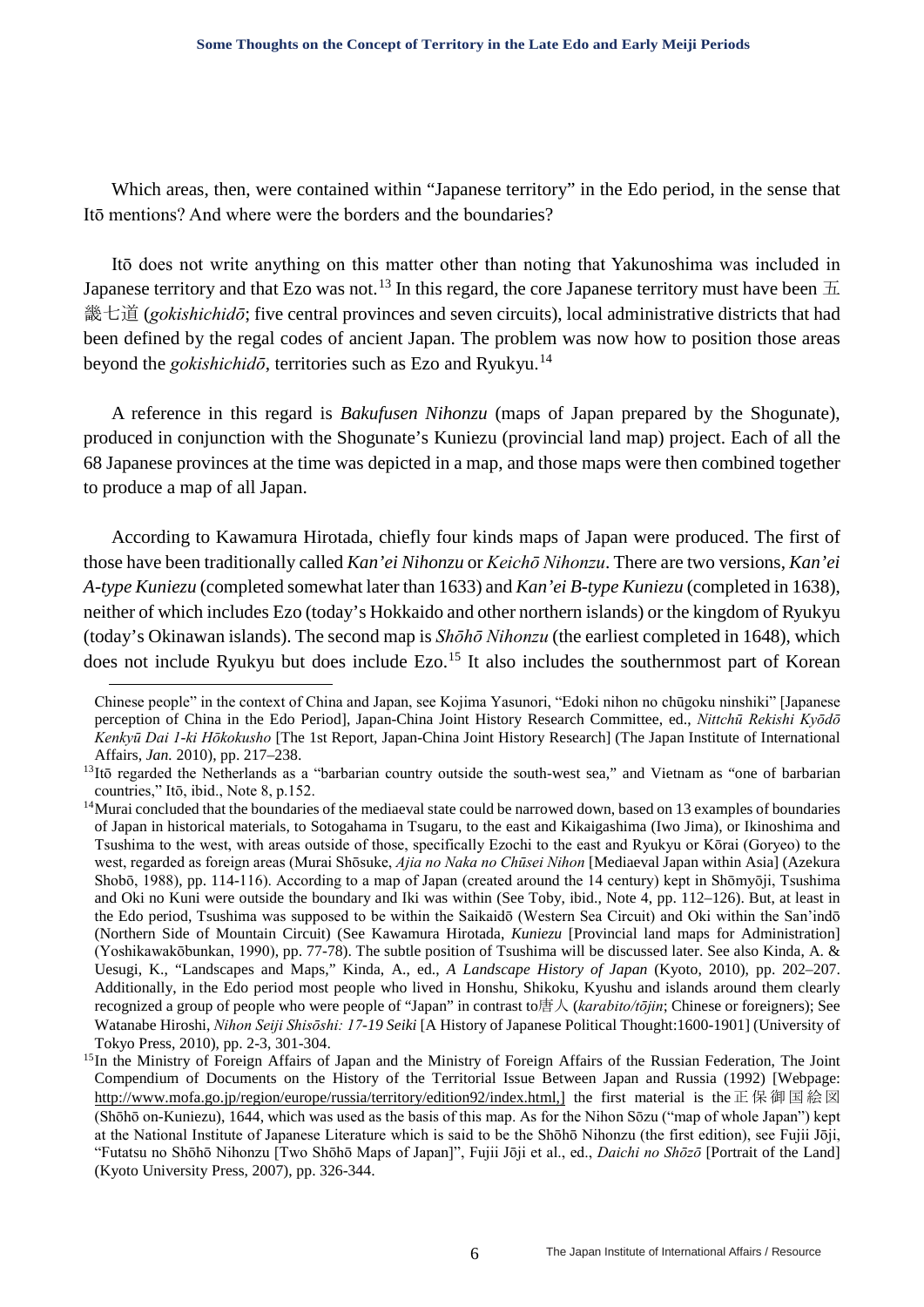Peninsula with names such as 朝鮮 (*chōsen*; Korea) and 釜山海 (*Pusankai*; Sea of Busan).[16](#page-6-0) The third map is *Genroku Nihonzu* (1702) that for the first time includes both Ezo and Ryukyu. Again, the southern end of Korean Peninsula is drawn and includes text: for example, 草梁項 (*Sōryōkō*; Busan) and 和館 (*wakan*; guest house built by Korean dynasty to entertain guests and envoys from Japan). The last map produced was *Kyōhō Nihonzu* (1725) that includes Ezo. Remote islands such as Ryukyu and Yakushima are not included in the main Japanese map proper, but are recorded in a separate section.<sup>[17](#page-6-1)</sup> The text *wakan* was likely there as well.<sup>[18](#page-6-2)</sup>

It would be too simplistic to assume that these lands were regarded as a part of Japan's territory simply because they were included in the maps of Japan prepared by the Shogunate<sup>[19](#page-6-3)</sup>; even the southern part of Korea is included on the map. Therefore, *Bakufusen Nihonzu* is only an additional reference point when we examine the historic definition of Japanese "territory."

It is also necessary to consider the matter from another point of view, that is, in connection with the Japan's policy of so-called "*sakoku*."

## **2. "External" Relations: "Four Portals;" "Foreign Countries;" "Foreign Areas;" "Countries of Communication" and "Countries of Trade"**

The conventional understanding of the Edo period is that it was an era of *sakoku* during which Japan was consistently and totally closed to the outside world between 1639 and 1854. The implications of the term *sakoku* so far have been:

- (1) Migration control of Japanese nationals;
- (2) Prohibition of Christianity and expulsion of missionaries already in Japan;
- (3) Prohibition on vessels from Western countries entering the Port of Nagasaki, with the exception of vessels from the Netherlands.

As mentioned earlier, however, in recent years the general understanding has shifted to the perception that Japan was in fact not as totally closed to the world as heretofore believed, and that greater emphasis should be placed on the country's ongoing exchanges especially with the rest of the East Asian world.[20](#page-6-4)

The "four portals" theory is one such reassessment now drawing attention in aiding our

<span id="page-6-0"></span><sup>&</sup>lt;sup>16</sup>A *Ryukyu Kuniezu* (map of the province of Ryukyu) exists as well. The Korean Peninsula is not included in the reproduction of the Shōhō Nihonzu, 1670.

<span id="page-6-1"></span><sup>&</sup>lt;sup>17</sup>Kawamura, ibid., Note 14, pp. 204-240; id., *Edo Bakufu no Nihon Chizu* [Maps of Japan by the Edo Shogunate] (Yoshikawakōbunkan, 2009), pp. 48-58, 67, 85-94, 159-165.

<span id="page-6-2"></span><sup>18</sup>The original of the *Kyōhō Nihonzu* no longer exists. The word *Wakan* is not found within the displayed reduced remaining version of the map, now in the National Museum of Japanese History. See Kawamura, ibid., Note 14, p. 240.

<span id="page-6-3"></span><sup>&</sup>lt;sup>19</sup>Although Toby argues that this "reflects the Shogunate's perception of territory," (Toby, ibid., Note 4, p. 115), certain reservations would be needed as discussed in the main text.

<span id="page-6-4"></span><sup>20</sup>See ibid., p.19. The word "*sakoku*" was, as is widely known, first used by Shizuki Tadao in his work *Sakokuron* (Essay on *sakoku*) published in 1801, which was a partial translation of *The History of Japan* by Kaempfer (1727). The Shogunate never officially used the word *sakoku* before or after the publication of the book. See The Historical Science Society of Japan, ed., *Nihonshi Shiryō, 3 Kinsei* [Materials on Japanese History, 3 Early Modern Times] (Iwanami Shoten, 2006), pp. 388-389.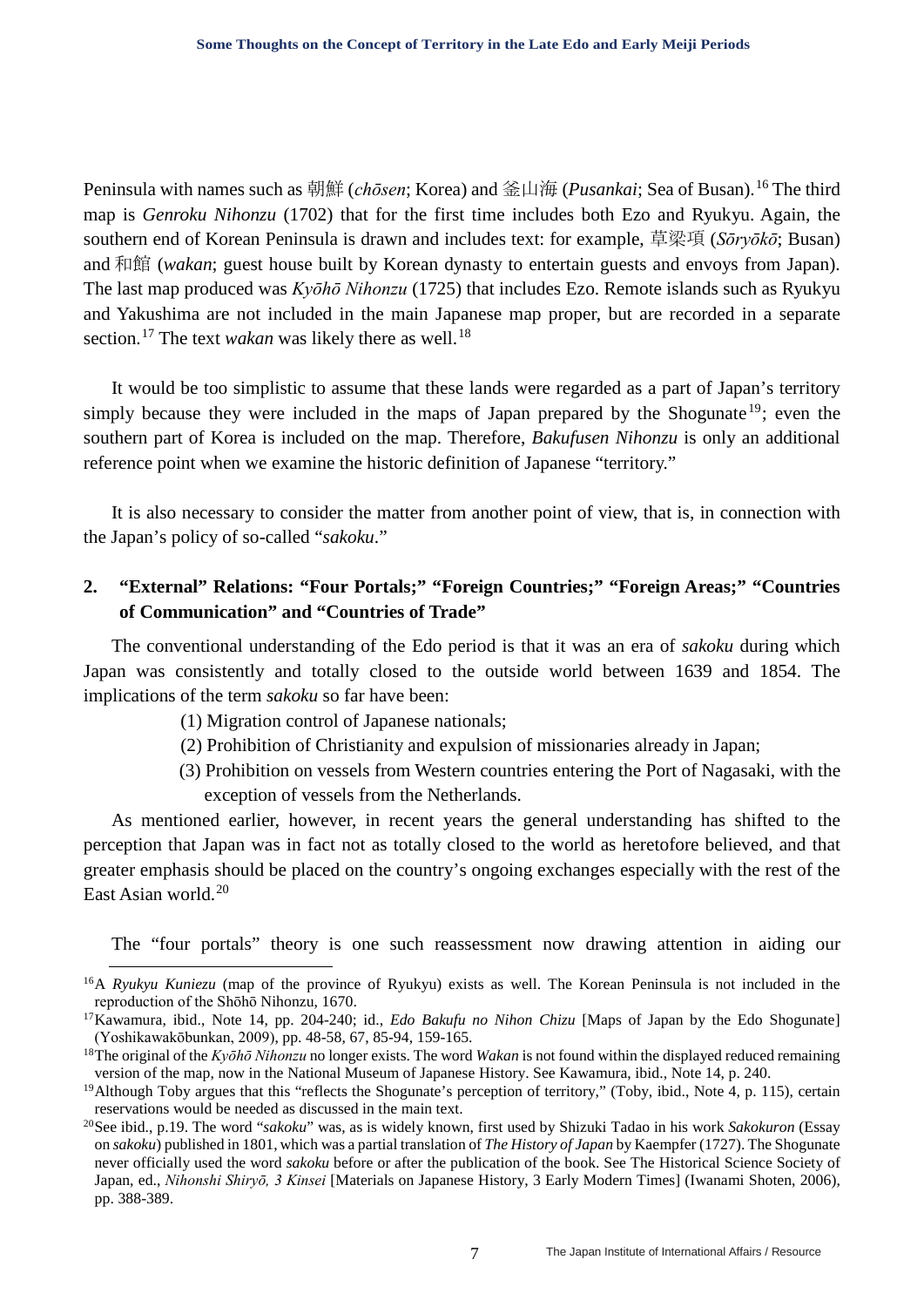comprehension of Japanese external relations in early modern times. Arano Yasunori introduced this idea for the first time in a presentation at the annual meeting of the Historical Science Society of Japan in 1978. According to Arano, Japan in fact maintained exchanges with foreign countries and people through four portals that he called the "four mouths" i.e. the Satsuma Portal for the relationship with Ryukyu, the Nagasaki Portal for the relationship with the Chinese and the Dutch, the Tsushima Portal for the relationship with Korea and the Matsumae Portal for the relationship with the Ainu. The Satsuma, Tsushima and Matsumae Domains were in charge of controlling these foreign affairs, a large part of which was a traffic control operation.<sup>[21](#page-7-0)</sup>

Although Arano cited three foreign countries--Ryukyu, Korea and Ezo-- as 異国 (*ikoku*: foreign countries), today it is loudly insisited to distinguish 異国 from 異域 (*iiki*; foreign areas). This relatively new approach was first presented in Katō Eiichi et al., ed., *Bakuhan-sei Kokka to Iiki/Ikoku* [Shogunate System State and Foreign Areas/Foreign Countries] (1989). In this work, "foreign countries" are explained just as in today's international relationships; Korea is the closest foreign country to Japan, and Chinese and Dutch visitors could be recognized within the scope of Japan's affairs. On the other hand, he argued that Ryukyu and Ezo are "difficult to separate from Japan as foreign countries in many ways, in spite of both being "societies with unique cultural styles," because, if we view them in the timespan of early modern times, their continuation itself had been inseparable from the Shogunate system in terms of social structure, rather than in terms of foreign policy. Still, there were many factors that clearly could not be dealt with as social issues under the Shogunate system, and given this perception, Ryukyu and Ezochi were identified as 'foreign areas.'"[22](#page-7-1)

While there is one example of the use of the word "*iiki*" (foreign area) in a copy of a document originally written by Toyotomi Hideyoshi on February 28, 1590, including the passage "…have contact with *iiki* (Ryukyu) ...,"<sup>[23](#page-7-2)</sup> it is not clear how widely the term was in use in those days.

<span id="page-7-0"></span><sup>&</sup>lt;sup>21</sup>See Arano Yasunori, "Bakuhan taisei kokka to gaikō: Tsushima-han o sozai to shite" [Shogunate system state and foreign relations: using Tsushima Domain as materials], *Sekaishi nin'shiki ni okeru minzoku to kokka – 1978-nendo Rekishigaku Kenkyū taikai hōkoku* [Race and state in the perception of world history – reports from the 1978 annual meeting of Historical Science Society of Japan] (1978), pp. 104-105; id., ibid. Note 12, p. 161. It is worth noting that Kondō Jūzō, famous for his expedition into Ezochi, wrote that "passages between our country and foreign countries exist only in four places; Nagasaki, Satsuma, Tsushima and Matsumae" in "Matsumae Ezochi shochi narabi ni ikoku zakai torishimari ni tsuki kengensho sōan" [draft recommendations on Matsumae's dealings with Ezochi and control of the borders with foreign lands] (probably written in 1797), Historiographical Institute, the University of Tokyo, ed. *Dai Nihon Kinsei Shiryō: Kondō Jūzō Ezochi Kankei Shiryō 1* [Materials on history of early modern Japan Vol. 1: Materials relating to Jūzō Kondō and Hokkaido] (University of Tokyo Press, 1984), p. 8. See also Matsui, ibid., Note 6 (2011), p. 15.

<span id="page-7-1"></span><sup>22</sup>Fukaya Katsumi, "Sōron – Bakuhan-sei Kokka to Iiki/Ikoku" [General Theory – The Shogunate System State and Foreign Areas/ Foreign Countries], Katō Eiichi et al., ed. *Bakuhan-sei Kokka to Iiki/Ikoku* [Shogunate System State and Foreign Areas/Foreign Countries] (Azekura Shobō, 1989), pp. 10-11. The term *"ikoku"* is found in *Gyokuyō* (Diary of Kujo Kanezane) and *Heike Monogatari* (The Tale of the Heike). For the use of the term in early modern times, see Tsuruta Kei, "Kondō Jūzō ni okeru 'ikoku' to 'ikoku zakai torishimari'" ['Foreign countries' and 'control of borders' in Kondō Jūzō], *Annual Report of Historiographical Institute, The University of Tokyo No. 24* (1989), pp. 28-29. The term 外国 (*gaikoku*; foreign countries) has been used since ancient times, but 外国奉行 (*gaikoku bugyō*; commissioners of foreign affairs) was a newly created post in 1858.

<span id="page-7-2"></span><sup>&</sup>lt;sup>23</sup>The Historical Science Society of Japan, ibid., Note 20, p.45. For the use of the term "foreign areas" already found in *Shoku Nihongi* (797), see *Nihon Kokugo Daijiten, Dai 1-kan* [Japanese Dictionary, Vol. 1] (2nd ed., Shōgakukan, 2000), p. 775.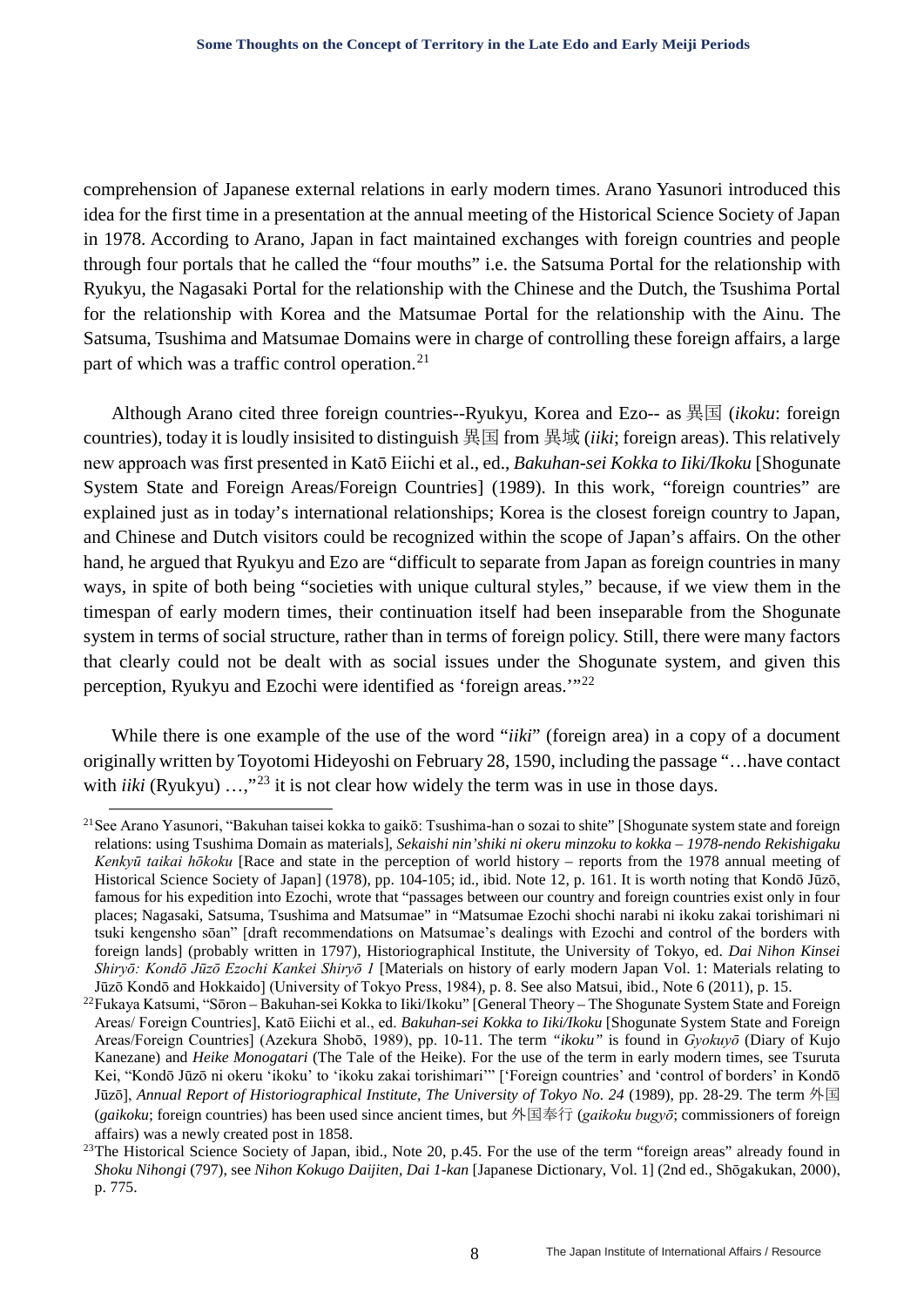Regarding Ezochi, it is now generally agreed that it was regarded as a "foreign area" during theEdo period (strictly speaking, until the end of the 18th century.) Yet what was the reality of the situation? There are no divergent views on *Wajinchi* ("the area of Japanese people," i.e. Matsumae Domain) being ruled by the Matsumae Domain. For Ezochi, however, only the right of trade with the Ainu, "a*kinaiba chigyō taisei*" (trading right system) and "*basho ukeoi seido*" (trading right system with merchants as middlemen from the first half of 18th century on), was recognized, and not the total dominium of the Matsumae Domain.[24](#page-8-0)

Even today, there are different interpretations regarding whether Ryukyu was considered a "foreign area" or a "foreign country," and this issue is further connected to the positioning of Ryukyu as a "country of communication" (perceived as a political fiction or fictional foreign country), as will be discussed later. [25](#page-8-1) In *Ryukyu-koku Chūzan-ō Shōnei's Kishōmon* (written vow by Shōnei, King of Chūzan, Ryukyu) (November 1611), the text goes: "Since ancient times, Ryukyu has been dependent on the Shimazu Family of Satsuma Domain." Regarding the meaning of "dependence" as used here, one interpretation is that, since Ryukyu was positioned as a foreign and dependent county within the state of Shogunate system, it could be identified as a subordinate, tributary country to Satsuma Domain (i.e. Japan). Another interpretation is that Ryukyu should be viewed as having been annexed by Japan, rather than being invaded by the Satsuma Domain alone, and that Ryukyu's tribute mission to the Ming in China in 1612 was secretly manipulated by Japan.<sup>[26](#page-8-2)</sup> There is also a view that Ryukyu continued to be a tributary to Qing even under the military control of the Satsuma Domain, a dependency that the Qing dynasty deliberately ignored. This complicated situation can be regarded as the dual existence of "control under the Shogunate system" and the "tributary system," or again, the coexistence of Ryukyu as a "dependent" on Japan and a tributary country to  $\text{Qing.}^{27}$  $\text{Qing.}^{27}$  $\text{Qing.}^{27}$ 

Kitaoka Shin'ichi, in his recently published "Japan-China Joint History Research Report," wrote: "Since the 17th century, the actual ruler of the Ryukyu Kingdom had been Satsuma. … Qing knew that Ryukyu was in fact under the Satsuma Domain's control." [28](#page-8-4) China, however, has a different

<span id="page-8-0"></span> <sup>24</sup>For example, see Fukaya Katsumi, "Kinsei nihon to higashi ajia," [Early modern Japan and East Asia], *Shisō*, 2010, No. 1, pp. 182-183.

<span id="page-8-1"></span><sup>&</sup>lt;sup>25</sup>See Umeki Tetsuto, "Ryukyu ōkoku shokan no kentō – ikoku no kōzō shiron," [Research into letters of the Ryukyu kingdom – essay on the structure of a foreign country], *Chihōshi Kenkyū,* Vol. 35, No. 5 (1985), pp. 21-22.

<span id="page-8-2"></span><sup>&</sup>lt;sup>26</sup>Ming decided to let the tribute be paid again "after waiting for 10 years so that the country's strength would be somewhat enough." According to Fuma Susumu, this did not mean that the previous biennial tribute was revised into decennial tribute, but rather that the Ming did not want any tribute for 10 years as the dynasty feared that Japan might invade Keelung and Tamsui, Taiwan. See Fuma Susumu, "1609-nen, nihon no ryukyu heigō ikō ni okeru chūgoku chōsen no tai-ryukyu gaikō" [China and Korea's external policy to Ryukyu after Japan's annexation of Ryukyu 1609], *Chōsen-shi* 

<span id="page-8-3"></span>*Kenkyūkai Ronbunshū* No.46 (2008), pp. 7,15-23.<br><sup>27</sup>Some examples of those varied interpretations can be seen in: Tomiyama Kazuyuki, "Ryukyu okinawa-shi no sekai" [World of history of Ryukyu and Okinawa], id., ed., *Ryukyu Okinawa-shi no Sekai* [The World of Ryukyu and Okinawa History](Yoshikawakōbunkan, 2003), pp. 53-57; See also Maruyama Yasunari, *Kyushu: Sono Rekishi Tenkai to Gendai*  [Kyushu: Its Historic Development and Today] (Bunkenshuppan, 1994), pp. 197-203. 28Kitaoka Shin'ichi, "Kindai nittchū kankei no hottan" [Origins of the modern Japan-China relationship], Japan-China Joint

<span id="page-8-4"></span>History Research Committee, ibid., Note 12, pp. 328-329.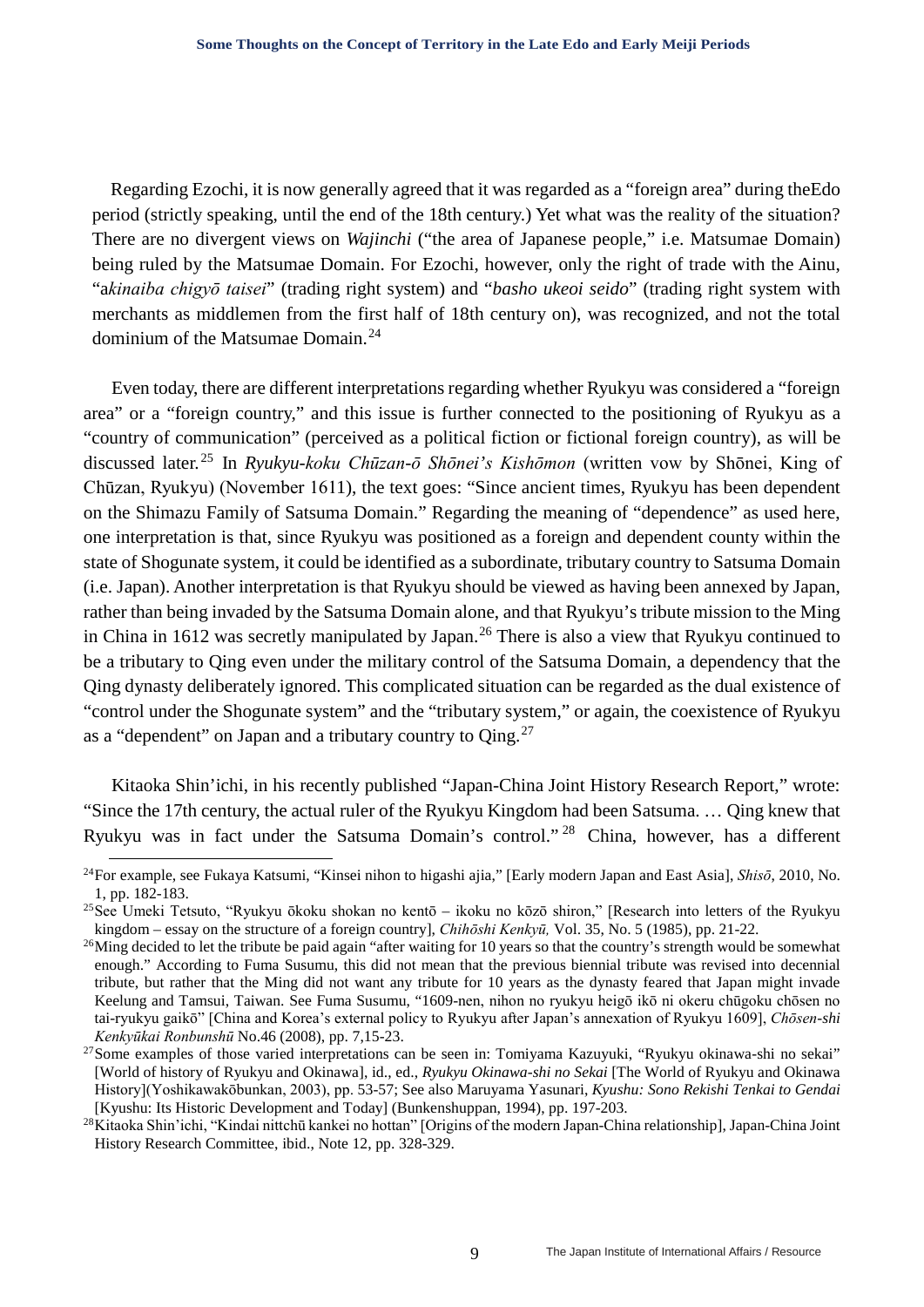interpretation,<sup>[29](#page-9-0)</sup> and even among Japanese documents there seems to be no agreement on this point.<sup>[30](#page-9-1)</sup>

As this was to evolve into an immensely serious issue in the years between the end of the Edo period and the early Meiji period, the issue will be discussed in greater detail in the next section.

Another perception in regard to *sakoku* that should be noted is the distinction drawn between "countries of trade" and "countries of communication," an idea that appeared in the late 18th century.

Matsudaira Sadanobu, a *rōjū* senior councilor of the Shogunate, refused to receive a sovereign message from Catherine the Great of Russia because Russia was "a country without communication," as explained in "*Ikokujin ni onkokuhō o satosareru sho*" (letter to foreigners to teach Japanese National Law) dated June 21, 1793.<sup>[31](#page-9-2)</sup> Further, the "*Kyōyusho*" (letter of instruction) dated March 7, 1805, to Rezanov, the Russian envoy, stated that it was "successive imperial law" or "conventional law of our state protecting the country" that prevented Japan from entering into a trade relationship with any country other than Qing, Korea, Ryukyu and the Netherlands.<sup>[32](#page-9-3)</sup>

A letter in reply to the Dutch Regent Minister dated June 1, 1845, further explains that Korea and Ryukyu are "countries of communication" and the Netherlands and China are "countries of trade," and states that it is against the ancient law to communicate trust with the Netherlands.<sup>[33](#page-9-4)</sup> To "communicate trust (communication)" implies the existence of a diplomatic relationship wherein diplomatic documents are exchanged and envoys received. A "country of trade," however, means that individuals from that country are allowed to enter Japan as merchants to carry out trading business, but nothing more.<sup>[34](#page-9-5)</sup>

As seen above, the concept of "communication and trade" makes it clear that Japan had "communication" relationships with Korea and Ryukyu and "trade" relationships with the Netherlands

<span id="page-9-0"></span><sup>&</sup>lt;sup>29</sup>Xu Yong, Zhou Song Lun &Mi Qingyu, "Kindai nittchū kankei no hottan" [Origins of the modern Japan-China relationship], Japan-China Joint History Research Committee, ibid., Note 12, pp. 351-353.

<span id="page-9-1"></span><sup>30</sup>For example, see Shimomura Fujio, ed., *Meiji Bunka Shiryō Sōsho Dai 4-kan Gaikō-hen* [Meiji Cultural Materials Series, Vol. 4, Diplomacy] (Kazamashobō, 1962), p. 6, "Kaidai" (Bibliographical Note). There is a perception that the position of Ryukyu was something baffling not only for Westerners but for the Japanese as well. See Sakai, R. K., "The Ryukyu (Lin-Ch'in) Islands as a Fief of Satsuma," Fairbank, ibid., Note 9, p. 112.

<sup>31</sup> *Tsūkō Ichiran*, Vol. 7, pp. 94-96.

<span id="page-9-3"></span><span id="page-9-2"></span><sup>32</sup>*Tsūkō Ichiran*, Vol. 7, pp. 192-193. Also see "Hayashi Shiba ryōshi jōsho" [Recommendation letter by Hayashi and Shiba], The Historical Science Society of Japan, ibid., Note 20, pp. 389-390.

<span id="page-9-4"></span><sup>33</sup>*Tsūkō Ichiran Zokushū,* Vol. 2, pp. 527-528. Hayashi Fukusai, the editor of *Tsūkō Ichiran*, wrote in its introduction (1853) "following the uprising by believers of false religion during the Kan'ei period, the Imperial Court established that (Japan) communicate with Korea and Ryukyu and have trade only with China and the Netherlands, and no relationship with any other country" (*Tsūkō Ichiran*, Vol. 1, p. 1.)

<span id="page-9-5"></span><sup>&</sup>lt;sup>34</sup>A label that Ido Iwami no Kami attached to an official document includes the sentence: "Trade is limited to China and the Netherlands and communication is limited to Korea and Ryukyu" (1854). See "Furoku 2 Ryukyu shozoku mondai kankei ōsetsukata shorui" [Appendix 2, Reception Department documents about attribution issues of Ryukyu], Samuel Wells Williams, *A Journal of the Perry Expedition to Japan* (translated by Hora Tomio) (Yūshōdōshoten, 1970). For the regular visits to Edo, the term 参府 (*sampu*: commuting as *daimyo* commuted to Edo) was used for the chief of Dutch traders and envoys from Ryukyu, while 来聘 (*raihei*: visiting to pay tribute) was used for Korean (Joseon) missions. The meaning of the difference is explained in Fukaya, ibid., Note 24, p. 179.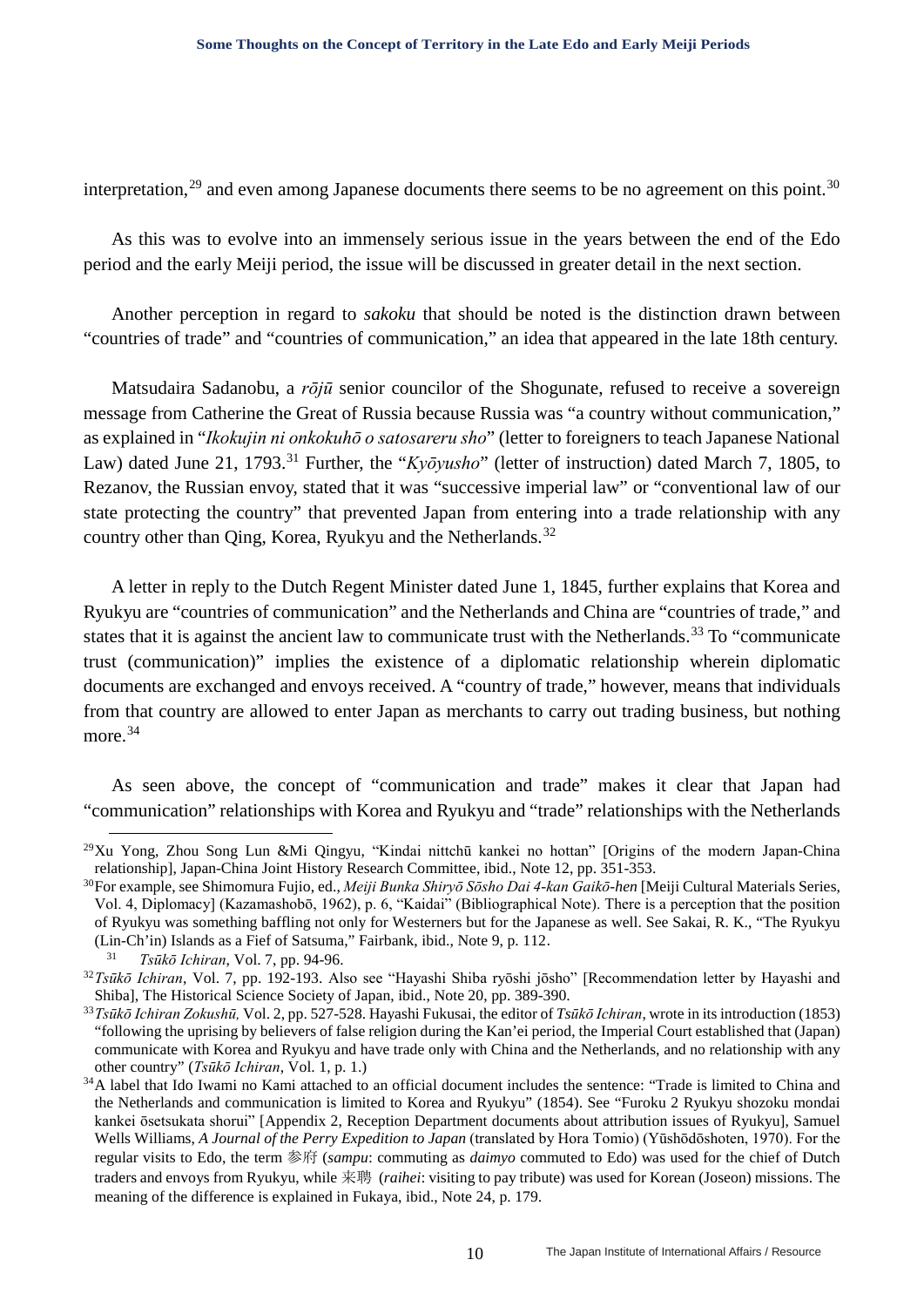and China. This concept was, however, put forward only at the end of the 18th century when Russia, England, France and other nations pushed closer to Japan. It was intended to establish that Japan's "external" relationships should be limited to the current four "countries" only pursuant to ancient law, and that it would not enter into any new relationships with any other countries. This concept is sometimes called *sakoku sohō-kan* (seclusion of the country based on ancestral law).[35](#page-10-0)

It should also be noted that Ezochi was totally outside the area of consideration, while Ryukyu, a "country of communication," was regarded as a "country" with which Japan maintained diplomatic relations. To counter growing Russian pressure, the Shogunate brought Eastern Ezochi (the Pacific coast side of Hokkaido and the Kuril Islands up to Iturup) under its direct control in 1799, and Matsumae and Western Ezochi in 1807 (this was known as *agechi*: the first direct rule by the Shogunate, and continued until 1821.) Thus, Ezochi was no longer regarded as a "foreign country." Indeed, we can even perceive in this the clear intention to shift the position of Ezochi out of its previous status as a conventional "foreign area" (i.e., the "incorporation of Ezochi into the mainland"[36.](#page-10-1)) In addition, in November 2, 1799, the Morioka and Hirosaki Domains were ordered to guard Eastern Ezochi, with the Morioka made responsible for "Nemoro," Kunashiri and Iturup and the Hirosaki for "Sahara" and Iturup.[37](#page-10-2) This shows the intent of the Edo Shogunate to include all the land as far as Iturup within its definition of "Japanese territory."

From the Japanese point of view, maintaining a trade relationship with China rather than a diplomatic relationship made it possible to avoid to being perceived as a "tributary" country within China's "Sinocentric order."<sup>[38](#page-10-3)</sup>

### **3.** *Takeshima Ikken* **(Takeshima Affair)**

In its narrow sense, the term "*Takeshima Ikken*" means fishing activities on and around Takeshima (which at the time did not refer to the present contested Takeshima/Dokdo islands but rather was the name given by the Japanese to the much larger Utsuryo Island/Ulleungdo), and the negotiations

 <sup>35</sup> Historical Science Society of Japan, ibid., Note 20, pp. 389-390.

<span id="page-10-1"></span><span id="page-10-0"></span><sup>36</sup>See Kikuchi Isao, *Bakuhan Taisei to Ezochi* [Shogunate System and Ezochi] (Yūzankakushuppan, 1984), pp. 91-115.

<span id="page-10-2"></span><sup>37</sup>Habuto Masayasu, "Kyūmeikōki," Hokkaido-chō, ed., *Shinsen Hokkaido-shi,* Vol. 5 [Newly collected history of Hokkaido, Vol. 5] (Hokkaido-chō, 1936), p. 343. Also see Inobe Shigeo, *Shintei Ishin Zenshi no Kenkyū* [Revised Study on Prehistory of Restoration] (Chūbunkanshoten, 1942), pp. 156-157. For reality of the situation of guarding operation by the two Domains, especially Hirosaki Domain, see Asakura Yūko, *Hoppōshi to Kindai Shakai* [History of the North and Modern Society] (Seibundō, 1999), pp. 115-187.

<span id="page-10-3"></span><sup>38</sup>See Arano, ibid., Note 21, p.105; Watanabe, ibid*.*, Note 14, p.64. Regarding the Japan-Korea relationship, which was not a simple敵礼 (*tekirei*: equal amity) relationship, as typically observed in the abolition of *Wakan* in Seoul and Japan's refusal of Korean missions, see Fukaya, ibid., Note 24, pp. 178-179. Also see Note 51 below. Another interesting point in association with *sakoku* is the fact that each coastal defense system created by each Domain had distinctive characteristics, such as the installation of *Tōmi Bansho* (sentry stations to watch for foreign ships) and the prohibition of smuggling, showing that each area had different methods of establishing contacts with the "outside world" (See Momoki, ibid., Note 4, pp. 121-122). In this respect, there is a noteworthy observation, focusing on the *tōjin shōmon* (required certificate for foreigners) system implemented in Ryukyu, that Japan's boundary under the Shogunate system was not homogeneous. See Watanabe Miki, "Kindai no ryukyu to 'nihon no kokkyō'" [Modern Ryukyu and 'Japan's Boundary'], Kikuchi Isao & Maehira Fusaaki, ed., *Kinsei Chiiki-shi Fōramu I Retto-shi no Minami to Kita* [Early Modern Area History Forum I: North and South of Islands History] (Yoshikawakōbunkan, 2006), pp. 107-108.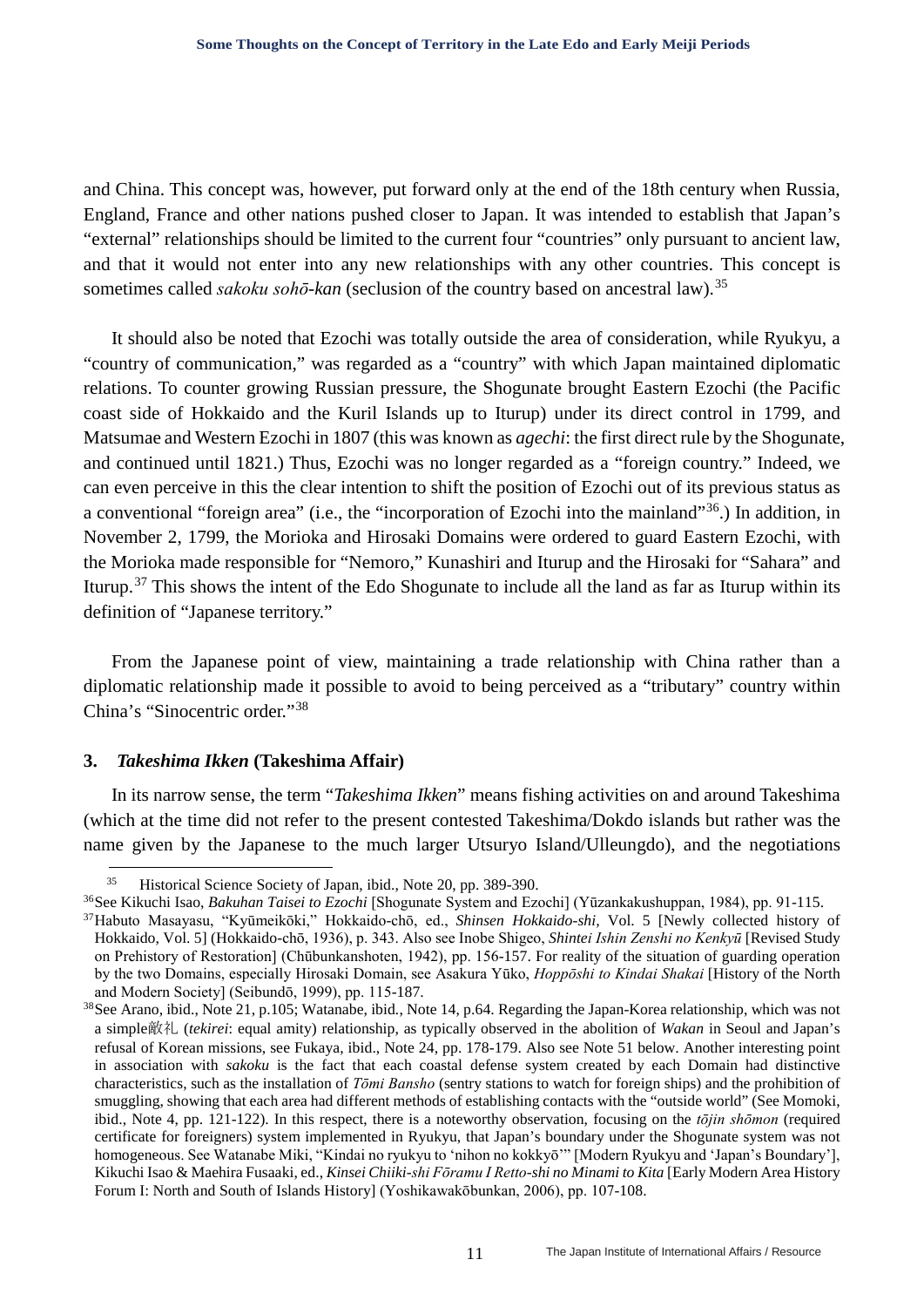between Japan and Korea concerning possession of the island carried out between 1693 and 1696.<sup>[39](#page-11-0)</sup>

There are many points in dispute regarding this *Takeshima Ikken*. Vigorous discussions related particularly to the present "Takeshima Dispute" are still ongoing.[40](#page-11-1) In this essay, however, the author would like to examine this case in order to ascertain whether we can bring modern European legal concepts such as "territorial ownership," "territorial sovereignty of state" and "boundary" into the discussions on the issue at that time.

A Republic of Korea Ministry of Foreign Affairs webpage outlining the dispute titled "The Government's Basic Position on Dokdo" describes the issue as the "ownership issue regarding Dokdo" (Translated from the Japanese version of the webpage. On the English-language version: "Issue of ownership over Ulleungdo and Dokdo).<sup>[41](#page-11-2)</sup> In contrast, in its "10 Issues of Takehsima", the Japanese Ministry of Foreign Affairs refers to "the negotiation with Korea requesting that it prohibit its people from traveling to Utsuryo Island" and "negotiations concerning the attribution of Utsuryo Island." In addition, it includes the phrase: "Japan had established its sovereignty over Takeshima by the mid-17th century."[42](#page-11-3)

Needless to say, concepts like "dominium" and "boundary" peculiar to that area must have existed in those days as well. Yet the problem is whether or not we can interpret these Japanese concepts those days in a consistent manner as we view the concept of dominium and imperium in the modern European context.

Negotiations between the two countries were originally initiated to establish rights--primarily fishery rights--over Takeshima and the surrounding marine area. At first, the Tsushima Domain, responsible for the negotiation, clearly stated to its Korean counterpart that the purpose of the

<span id="page-11-0"></span> <sup>39</sup>For a detailed account of the incident, see Kawakami Kenzō, *Takeshima no Rekishi Chirigaku-teki Kenkyū* [Historical and Geographical Study of Takeshima] (Kokonshoin, 1966), pp. 139-175; Shimojō Masao, *Takeshima wa Nikkan Dochira no Mono ka* [Which Owns Takeshima, Japan or Korea?] (Bungeishunjū, 2004), pp. 16-19; Ikeuchi, ibid., Note 12, pp. 77-78, 244-245.

<span id="page-11-1"></span><sup>40</sup>Ministry of Foreign Affairs Northeast Asia Division, "Takeshima:Takeshima mondai o rikai suru tame no 10 no pointo" [10 Issues of Takeshima], Ministry of Foreign Affairs of Japan, 2008; Kankoku Kaiyō Suisan Kaihatsuin Dokdo Kenkyū Center, "Dokdo wa daikanminkoku no koyū no ryōdo desu." [Dokdo is territory inherent to Korea], Kankoku Kaiyō Suisan Kaihatsuin Dokdo Kenkyu Center [now the Ministry of Oceans and Fisheries], 2008. New controversy has arisen over "*Genroku 9 hinoenedoshi chōsen shū chakugan ikkan no oboegaki*" [1696 one-volume memorandum of Korean boat reaching the shore] (owned by Murakami Sukekurō) found in 2005. On the one hand, there is an opinion that this historical document undermines the statement of the Japanese government that An Yong-bok's account was completely false. The interpretation is that as it is described in the document, at the time there was a recognition that the islands called Takeshima and Matsushima by the Japanese were actually Utsuryo/Ulleungdo and Dokdo (Usando), and that this was conveyed to the Japan side ("Gangwon-do, within the Province there are Takeshima and Matsushima.") On the other hand, another interpretation focusses on the fact that the document contains no description at all of An driving Japanese fishermen away from Utsuryo Island, which, among other aspects, conflicts with An's statement as recorded in "Fact Record of Sukjong." See Shimaneken Takeshima Mondai Kenkyūkai [Takeshima Issue Study Group, Shimane Prefecture], *Takeshima Mondai ni Kansuru Chōsa Kenkyū, Saishū Hōkokusho* [The final report of research about the Takeshima dispute], March 2007.

<span id="page-11-3"></span><span id="page-11-2"></span><sup>41</sup> http://www.mofat.go.kr/english/political/hotissues/dokdo/index.jsp, last update: 15 December 2011. <sup>42</sup>Ministry of Foreign Affairs Northeast Asia Division, ibid., Note 40, pp. 5-6.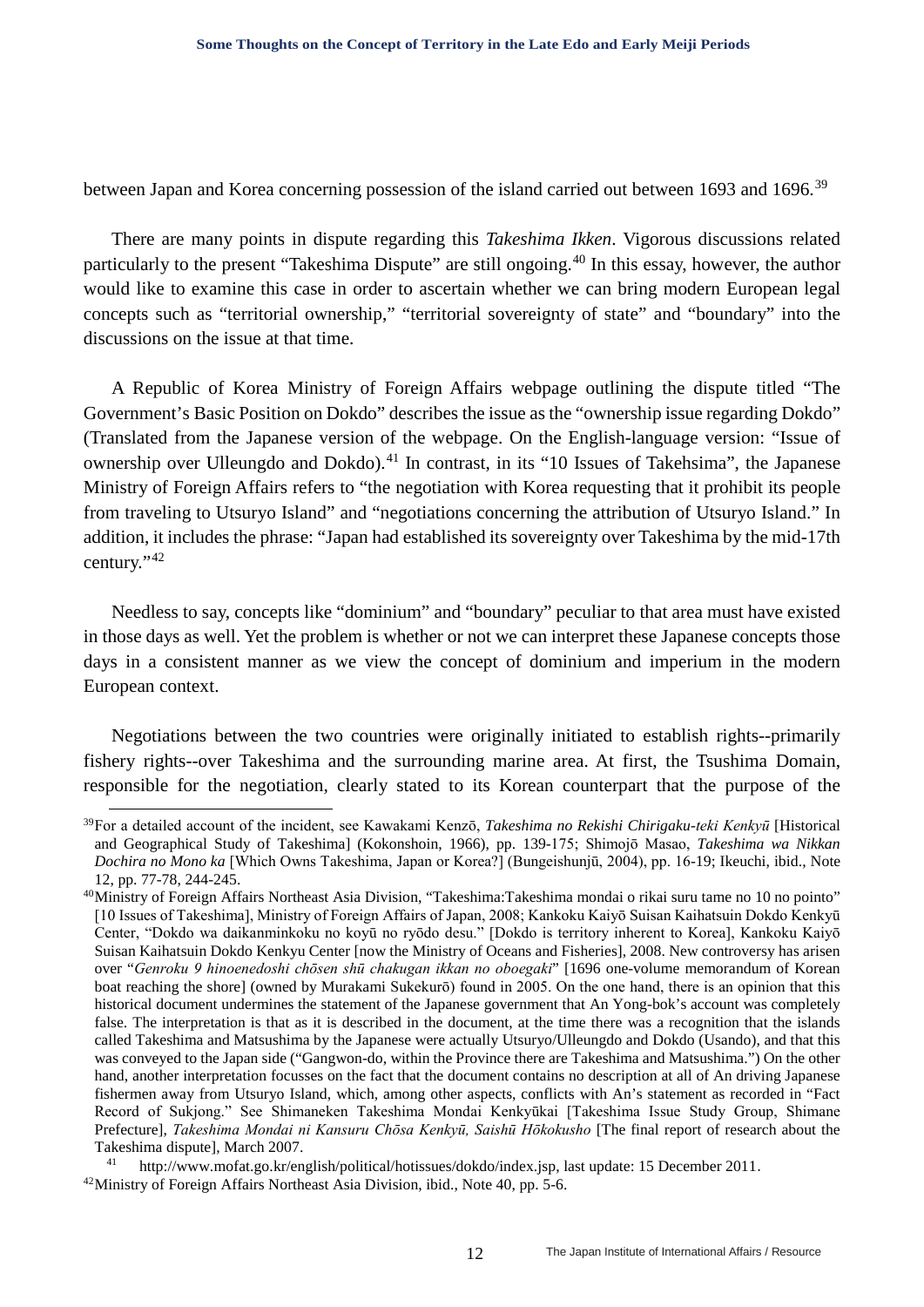negotiations was not to "dispute over the island."[43](#page-12-0)

During the negotiations, however, the talking points shifted to a discussion over whether Takeshima, known as Utsuryo in Korean--should be considered as one island or as two "separate islands" for negotiating purposes, and whether or not the island lay within Korean territory. The factor behind this shift was a Korea's proposal to draw a distinction between "your (Japan's) Takeshima" and "our (Korea's) border island of Utsuryo," This proposal was a desperate measure by Korea to resolve the *Takeshima Ikken* peacefully by making it sound as if there were a separate Takeshima Island within Japanese territory and a separate Utsuryo Island within Korean territory, rather than the single island in contention. [44](#page-12-1) The Korean side proposed this solution in full awareness that the phrase "your Takeshima" actually referred to what they called Utsuryo Island. In spite of this compromise offered by the Korean side, however, the two countries still could not reach an agreement, as the Japanese side could not suppress its displeasure over the phrasing, "our (Korea's) border Utsuryo Island."

Subsequently, with the ascendancy of hard-liners on the Korean side due to political changes within the Korean government, the Korean side began to clearly assert that Takeshima Island and Utsuryo Island were in fact one and the same island and that it lay within Korean territory. During this same period, opinion within the Tsushima Domain, whose territory included the disputed island, also split following the death by illness of the lord of Tsushima, Sō Yoshitsugu, with some beginning to argue that the Utsuryo Island did indeed lie within Korean territory. The negotiation between the Tsushima Domain and the Korean government came to a deadlock.<sup>[45](#page-12-2)</sup>

Thus, at this initial stage of negotiations and in the Korean proposition, we can see that both countries at the time did indeed have the "wisdom to avoid a border issue if it might provoke a conflict between the two countries." [46](#page-12-3) In the end, however, the situation deteriorated to the point that they would severely "dispute over the island" face to face.

It still remains not altogether clear what the specific concepts of "territory" and "border" were like at the time. We can find one clue in the "*Kōjō-oboe* " (unofficial memorandum) of January 9, 1696, drawn up by Abe Bungo no Kami Masatake, the senior councilor of the Shogunate on duty for that month. He wrote of Takeshima that the situation would have been different if "Japan had taken it (Takeshima) into Japan, or Japanese people lived on it." [47](#page-12-4)

<sup>&</sup>lt;sup>43</sup> Ikeuchi, ibid., Note 12, pp. 278, 288.<br> $\frac{44}{150}$  Vertebeni, ibid. Note 29, p. 150.

<sup>44</sup> Kawakami, ibid., Note 39, p.150.<br> $\frac{45}{45}$  Socibid. pp.130, 175; Shimoiz il

<span id="page-12-0"></span><sup>45</sup> See ibid., pp.139-175; Shimojō, ibid*.*, Note 39, pp.16-91; Ikeuchi, ibid., Note 12, pp. 77-78, 244-245.

<span id="page-12-3"></span><span id="page-12-2"></span><span id="page-12-1"></span><sup>46</sup>Murai Shōsuke, *Kyōkai o Matagu Hitobito* [Those Who Step Across the Border] (Yamakawa Shuppansha, 2006), pp. 95- 96. Murai sees that a "border" is a dynamic space that expands and contracts through the activities of border people; it has swirling energy that produces rich wealth even though it can be seen as a region remote from the center of the nation. According to Murai, it might be possible to see in "*Takeshima Ikken*" a step out of the medieval "border" into the "modern boundary" (ibid., pp. 3, 96, 98.)

<span id="page-12-4"></span><sup>47</sup>*Takeshimakiji* [Takeshima articles], entry of January 9th, 1696, p. 160. There is another entry noting, "if Japanese lived there or if the island had been taken by us…" (*Takeshimakiji,* January 28th, 1696, p. 159.)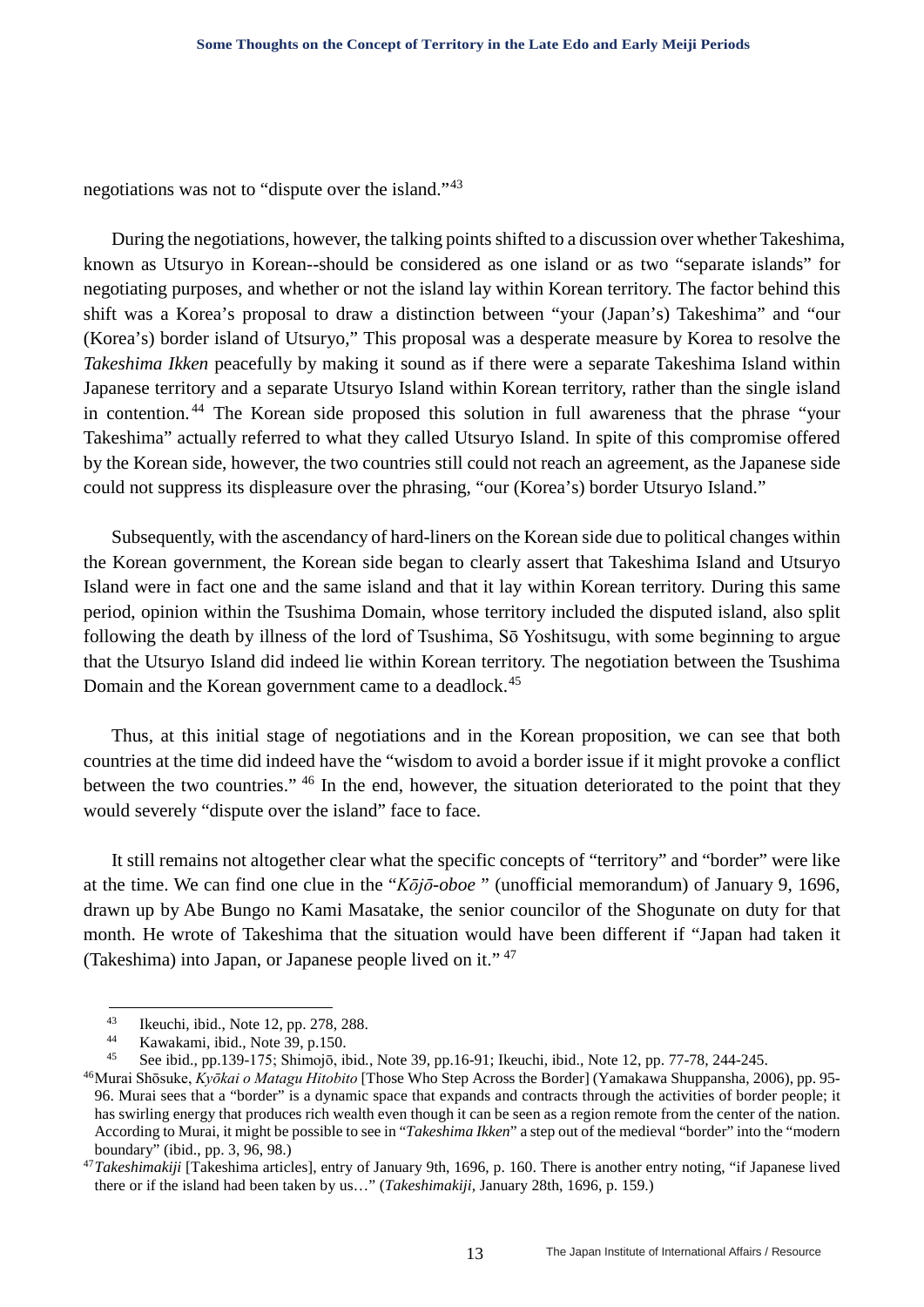Here we can see two factors in play: "to take it into Japan" and "to inhabit." "To take" in this context means "to obtain" or "to acquire." But what sort of action did the word imply? To simply fish or hunt abalone and sea lions on the island? Or did it perhaps presuppose that people would have to live on the island?

The importance of human habitation in the dispute is clear in a letter of response sent to the Edo Shogunate from the Tottori Domain dated May 22, 1693, stating that: "as Takeshima is a remote island, there is no human habitation."[48](#page-13-0) Here the focus of the debate seems to be whether "habitation" is to be the only criterion considered. [49](#page-13-1) Yet it is also possible to interpret Abe's statement as indicating something else other than inhabitation. What, then, would these other criteria be? It is essential to look more closely into materials from the time for an answer.

#### **III. Establishment of "territory" in the late Edo and early Meiji periods**

From around the end of the 18th century on, when fleets of ships from Russia, France and England arrived to try to open contact with Japan, the Shogunate had to face the decision on whether it could continue to maintain its conventional external policy. As seen above, it at first used the maintenance of ancestral law as justification for refusing to open the country. The Shogunate, however, could not stand up against the demand to open its doors presented by the American East India Squadron led by Commodore Perry with its overwhelming military power ("gunboat diplomacy").<sup>[50](#page-13-2)</sup>

Through its growing contacts with Western countries, it became necessary for Japan to adopt such concepts of modern European international law as "territory" and "boundaries." In particular, the positioning of Ezochi and the Ryukyu Kingdom--conventionally regarded respectively as a "foreign area" and a "foreign country" --became subject to severe scrutiny. In addition, the treatment of surrounding islands had to be clearly decided. Establishing Japan's "territory"<sup>[51](#page-13-3)</sup> and "boundaries"

<span id="page-13-0"></span> <sup>48&</sup>quot;Takeshima no kakitsuke 5 'takeshima tokai no oboe'" [Takeshima documents 5, Memorandum of voyage to Takeshima], Tsukamoto Takashi, "Takeshima kankei kyū-Tottori-han bunsho oyobi ezu (jōkan)" [Former Tottori Domain documents and pictorial diagrams about Takeshima, Vol. 1], *Reference,* April issue (1985), p. 83.

<span id="page-13-1"></span><sup>49</sup>Apart from the concept of *ikoku zakai* (border areas within Japanese territory), Kondō Jūzō also set forth the idea of an artificially established *kokkyō* (boundary). He emphasized the importance of residents as a factor affecting when the boundary is established. See Tsuruta, ibid., Note 22, pp. 33-34. The concepts of *ikoku zakai* and *kokkyō* are found in "Matsumae wakasa no kami e tōbun agechi no gi ōsetsukerare sōrō on kakitsuke" [official letter to Matsumae Wakasa no Kami stating the land is now returned to the central government] (1799). See Habuto, ibid., Note 37, p. 534.

<span id="page-13-2"></span><sup>&</sup>lt;sup>50</sup>Certainly, some perceive the "opening of the country" not as a simple humiliating compromise made under military pressure, but rather as, at least in one aspect, a voluntary decision made as the result of an examination of universal "rationales." (Watanabe Hiroshi, "Shisō mondai to shite no 'kaikoku': Nihon no ba'ai" [The 'opening of the country' as an intellectual problem: The case of Japan], Park Choong Seok and Watanabe Hiroshi, ed., *Kokka Rinen to Taigai Ninshiki: 17-19 seiki* [National Philosophy and Foreign Policy Concept: 17-19 Centuries] (Keiō University Press Inc., 2001), pp. 281-329.)

<span id="page-13-3"></span><sup>51</sup>The term 領域 (*ryōiki*: territory), and similar terms (in Japanese original terms in Chinese characters), such as領土 (*ryōdo*; territorial land) and 領海 (*ryōkai*: territorial sea), however, came into common use only from the late Meiji era onwards. The first treaty containing the word *ryōiki* was, within the scope of our search, the Franco-Japanese Treaty of 1907. Before that, conventional terms such as版図 (*hanto*; territory), 所領 (*shoryō*; territory), 邦土 (*hōdo*; domain)、領地 (*ryōchi;* appanage)、国土 (*kokudo*; domain)、境土 (*kyōdo*: territory within boundary) were used. Li Hongzhang, in the negotiation between Japan and Qing in 1876 and again when he met the American ex-president Ulysses S. Grant on April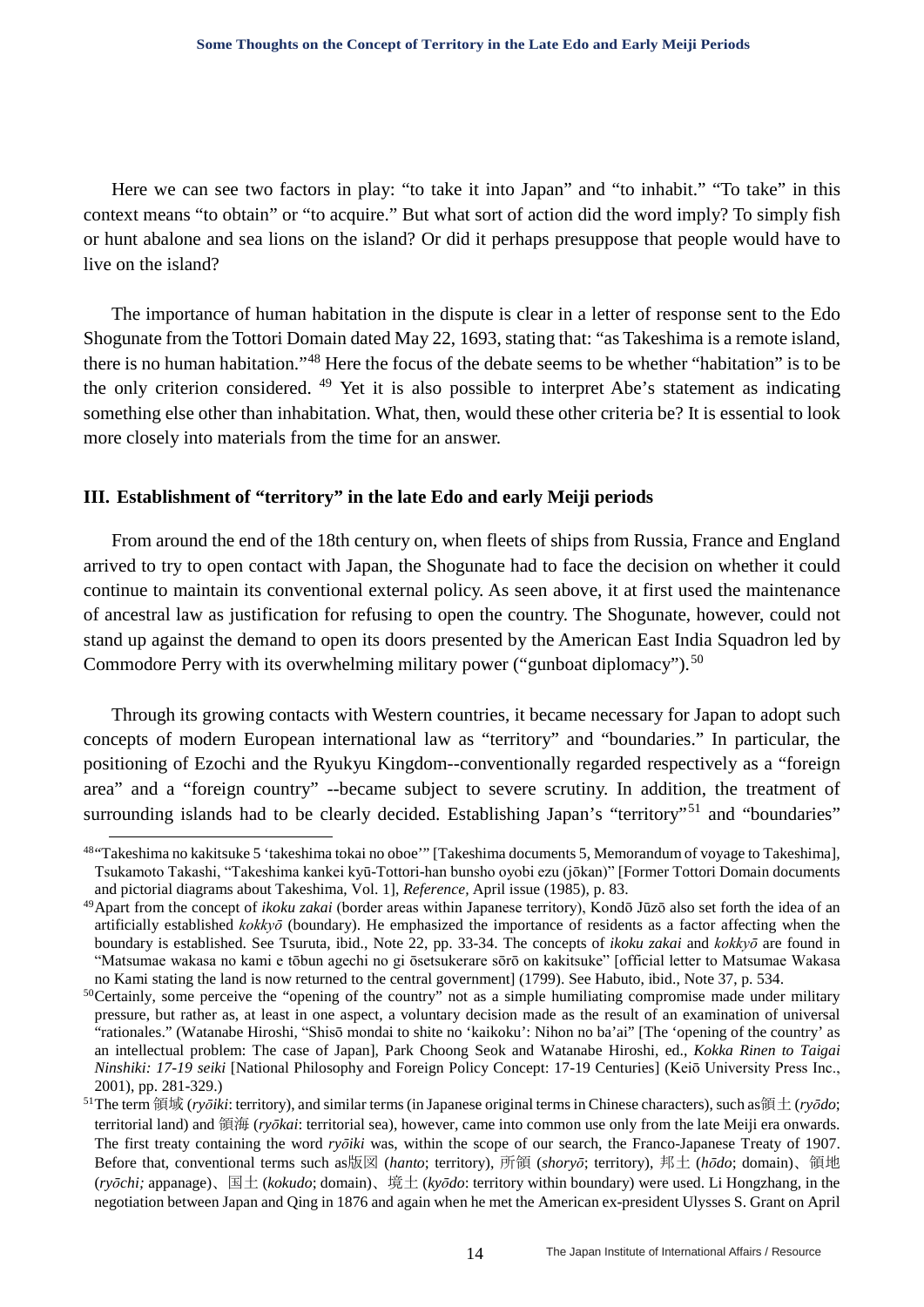became a serious and urgent issue.

-

Settlement with Russia was particularly problematic when it came to the demarcation process, as this was closely related to the positioning of Ezochi.<sup>[52](#page-14-0)</sup>

Another problematic issue was the positioning of Ryukyu. In the *uru'u* intercalary month of July in the traditional Japanese calendar, and early September 1854 in the Western calendar, Commanderin-chief Stirling of the British East Indies and the China Station, arrived in Nagasaki. He announced that Britain was at war with Russia (the Crimean War) and requested permission to enter the port of Nagasaki and other Japanese harbors.<sup>[53](#page-14-1)</sup> This presented an opportunity to discuss Japan's "territory" and "boundary" between Japan and Korea. The Nagasaki *Bugyō* (Magistrate of Nagasaki) expressed his opinion in an official letter to the Japanese government dated August 7, 1854: "Ryukyu is a dependency of Japan and Tsushima is within Japan's territory." [54](#page-14-2) This letter clearly shows that, quite unlike the case of Tsushima, Ryukyu was not seen as an inherent territory of Japan. Was this the view generally accepted at the time? The letter further raises the issue of the positioning of Tsushima in connection with the "boundary" matter with Korea.[55](#page-14-3)

<sup>23</sup>rd, 1879, expressed his interpretation of the word邦土 (*bāng tŭ*; domain) used in the first article "Domains belonging to both countries" of the Sino-Japanese Friendship and Trade Treaty" (1871). According to Li, the character 邦meant countries such as Korea (i.e. 外藩 (*gaihan*; territories governed by a ruler who is a subject of the king/emperor), 外属 *(gaizoku*; foreign countries) and 属国 *(zokkoku*; subject state), and the character土 meant territories directly governed by China (i.e. 内属 (*naizoku*; subject countries) or 内地 (*naichi*: mainland)). See "Furoku Amerika zen-daitōryō to no kaidan-roku" [Appendix: meeting record with the former American president], *Shinpen Genten Chūgoku Kindai Shisōshi: Dai 2-kan: Bankoku Kōhō no Jidai* [New Edition, Original Texts of Chinese Modern History of Thought, Vol. 2: Age of the Law of Nations] (Iwanami Shoten, 2010), p. 172. Motegi Toshio, "Nittchū kankeishi no katarikata: 19-seiki kōhan" [How to speak of Japanese-Chinese history: the second half of 19th century], Liu Jie et al., ed., *Kokkyō o Koeru Rekishi Ninshiki: Nittchū Taiwa no Kokoromi* [Contending issues in Sino-Japanese relations: toward a history beyond borders] (University of Tokyo Press, 2006*)*, p. 14. A letter written by Minister Mori Arinori, stationed in Qing and dated February 1st, 1876, to Prince Gong of Qing, contains the sentence "Korea is actually a country that belongs to China…" (*Dai-nihon Gaikō Monjo Dai 9-kan* [Documents on Japanese Foreign Policy, Vol.9], p. 182.) Morita Yoshihiko sees the possibility that the Qing side intentionally communicated a different form of the meaning of 邦土 to Japan. Morita Yoshihiko, "Nisshin kankei no tenkan to nisshin shūkō jōki" [Turnaround of Sino-Japanese relations and Sino-Japanese Friendship and Trade Treaty], Okamoto Takashi and Kawashima Shin, ed., *Chūgoku Kindai Gaikō no Taitō* [Emerging diplomacy in late imperial China] (University of Tokyo Press, 2009), pp. 55-56.<br><sup>52</sup>See Taijudō Kanae, *Ryōdo Kizoku no Kokusaihō* [International Law on the Attribution of Territory] (Tōshindō, 1998),

<span id="page-14-0"></span>pp. 157, 160, 240.

<span id="page-14-1"></span><sup>53</sup>Though his original intention had been to request Japan to clarify its attitude about British and Russian ships entering Japanese ports, the Anglo-Japanese Friendship Treaty was signed as the result of a mistranslation of Stirling's letter. For details, see Ishii Takashi, *Nihon Kaikoku-shi* [History of the Opening of Japan] (Yoshikawakōbunkan, 1972), pp. 133- 139; Mitani, ibid., Note 4, pp. 205-218.

<span id="page-14-2"></span><sup>54</sup>*Tsūkō Ichiran Zokushū,* Vol. 3, p.99. As for the question of whether "the small island at the side of Goryeo" is "within Japan's territory," they did not answer this, as "the border between Japan and Goryeo is outside the scope of duty of this *bugyō*." We can assume this small island as being Utsuryo Island. See Maehira Fusaaki, "19-seiki no higashi ajia kokusai kankei to ryukyu mondai" [19th century East Asian international relations and Ryukyu Issues], *Ajia Kara Kangaeru: (3) Shūhen kara no Rekishi* [Series Asian perspectives: (3) Periphery in the Asian studies] (University of Tokyo Press, 1994), p. 258.

<span id="page-14-3"></span><sup>&</sup>lt;sup>55</sup>There are various discussions on how to perceive the relationship between Tsushima and Korea in the Edo period, especially from the 18th century onward, focusing on whether Korea regarded Tsushima as a subordinate (*Kibi*-*Kōrin* relationship) and whether the *wakan* (guest house built by the Korean dynasty to entertain guests/envoys from Japan) in Sōryōkō/ Cholyanghang (Busan) was a place for paying tribute. For instance, see Tashiro Kazui, *Wakan: Sakoku Jidai no Nihonjin Machi* [Wakan: A Japanese Town in the Sakoku Era] (Bungeishunjū, 2002); Tsuruta Kei, *Tsushima Kara*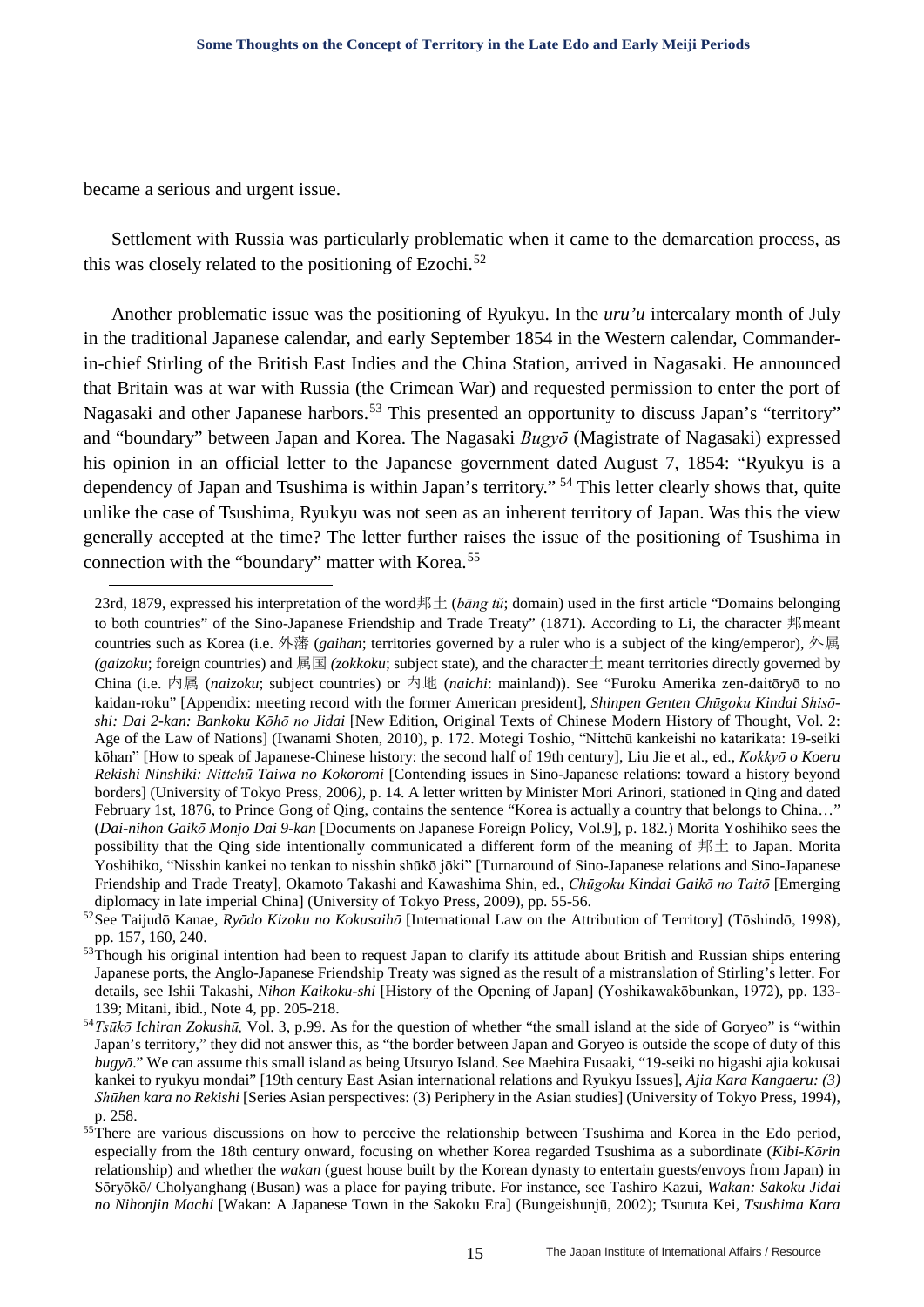A little later, in the early Meiji period, when preparations were being made for sending the study mission headed by Iwakura Tomomi to the United States and Europe, a document titled "*Shuppan ni tsuki yōyō shirabe*" (matters of importance for consideration on departure) (1871) was produced. In this document, there are entries such as "the matter of the Karafuto (Sakhalin) border; matter of Takeshima border; matter of Bu-ninjima (uninhabited islands) border; dealing with exchanges with Korea; dealing with exchanges with Ryukyu." The borders of Karafuto, Takeshima and Bu-ninjima (Ogasawara Islands) and diplomatic issues with Korea and Ryukyu were issues selected to be researched.<sup>[56](#page-15-0)</sup> From this we can see clearly that the Japanese government had questions on where to demarcate the boundary and how to communicate that border to the West. It should be noted that Karafuto, Takeshima (most probably meaning Utsuryo Island, and not the present Takeshima)<sup>[57](#page-15-1)</sup> and Bu-ninjima were categorized under "territory" demarcation issues, and that Korea and Ryukyu were categorized as diplomatic issues.

In this essay, partly due to limitations of space, it is not possible to examine in detail how Japan established its "territory" and demarcated its "boundary." The author would like to give simple sketches of six main issues: (1) Treaty of Commerce and Navigation between Japan and Russia; (2) Incorporation of Ezochi; (3) Karafuto/Sakhalin; (4) Treatment of Ryukyu: (5) Occupation of *terra nullius* islands; (6) Takeshima.

#### **1. Treaty of Commerce and Navigation between Japan and Russia**

<u>.</u>

The negotiation with Putyatin, the commander of the Russian Far East fleet, included the matter of the demarcation of the border, as well as a treaty of peace and amity (calling for the opening of Japan's ports). The main dispute centered around in which part of the Kuril Islands they should draw the "border," and to which country--Japan or Russia--Sakhalin should belong to.<sup>[58](#page-15-2)</sup>

The Treaty of Commerce and Navigation between Japan and Russia (The Treaty of Shimoda) was concluded on February 7, 1855. The first article stated: "From now on, both countries should everlastingly be amicable, and mutually protect the safety of persons and property of both nations in each other's territory," clearly indicating the concept of each other's state "territory (*bezittingen* in

*Mita Nittchō Kankei* [Japan-Korea Relationship Viewed from Tsushima] (Yamakawa Shuppansha, 2006); Watanabe Miki, "Ryukyukan to wakan" [House of Ryukyu and Wakan], Arano Yasunori et al., ed., *Nihon no Taigai Kankei 6: Kinseiteki Sekai no Seijuku* [Japanese External Relations 6: Maturity of the Modern World] (Yoshikawakōbunkan, 2010), pp. 217-234.

<span id="page-15-0"></span><sup>56</sup>Nihon Shiseki Kyōkai, ed., *Iwakura Tomomi Kankei Monjo,* Vol. 7 [Documents Related to Iwakura Tomomi, Vol. 7], Facsimile edition, [University of Tokyo Press, 1969], pp. 306-309.

<sup>57</sup> See "Chōsenkoku kōsai shimatsu naitansho" [Report on exchanges with Korea], on May 15th, 1870.

<span id="page-15-2"></span><span id="page-15-1"></span><sup>&</sup>lt;sup>58</sup>On October 10th, the Shogunate instructed Tsutsui Masanori and Kawaji Toshiakira who were responsible for the negotiation that discussion should be limited to the matter of the opening of ports only and that the matter of the demarcation of Ezochi's border should be left until a later date (*Bakumatsu Gaikoku Kankei Monjo* [Documents Related to Foreign Affairs in the Late Shogunate Period], Vol. 8, pp. 34-35.) Tsutsui and Kawaji, in the internal document to explain the circumstances of the conclusion of the Treaty, wrote: 1) to insist on Japan's rights over the whole island of Karafuto would cause a long-time dispute, as it would make enemies of both Russia and Qing; 2) on the other hand, giving up the whole of Karafuto would have adverse effects in the future; 3) therefore, they provided the arrangements as shown because it can be altered in any way depending on our future national strength (ibid., pp. 504-505.)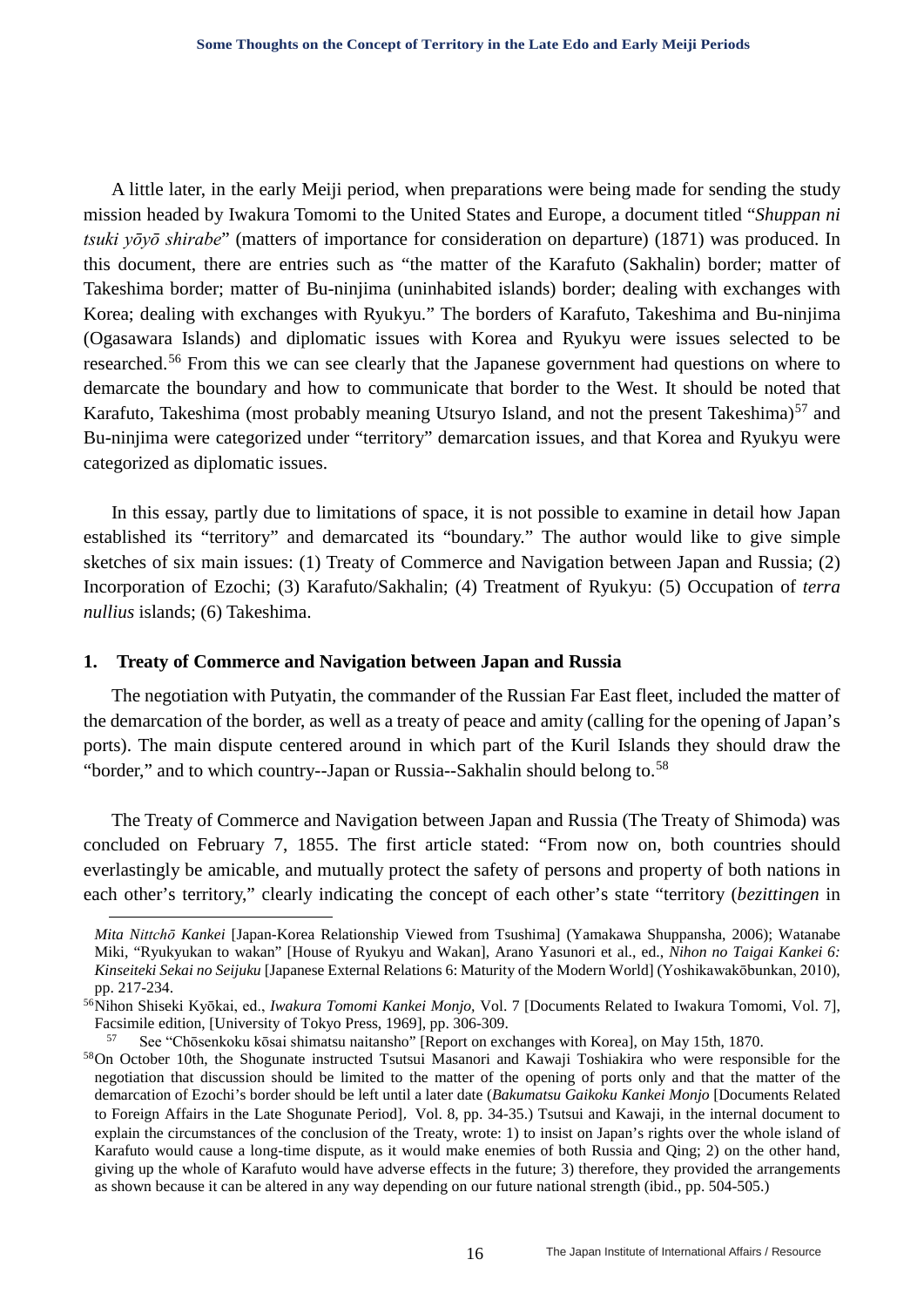Dutch)." The second article set out: "Hereafter, the border between Japan and Russia shall be the line between Iturup and Urup, …with the status of Sakhalin left undetermined between Japan and Russia, and to continue as we have been."[59](#page-16-0)

Japan and Russia had very different claims over Sakhalin. Russia insisted on ownership of the whole island, or at least most of the island including Aniva Bay and northward.<sup>[60](#page-16-1)</sup> It seems that Japan did not have enough knowledge about the geography of the island when the negotiations began. On December 9, 1853, however, Abe, the senior councilor of the Shogunate, issued an instruction to claim rights over all of Sakhalin, saying "the fact that the whole of Sakhalin Island belongs to Japan seems reasonable, as the report by Hori Oribe no Shō who recently returned to the central office, suggested … and I have heard that the arrival of Russians on the island is only very recent."[61](#page-16-2)

Some point out subtle differences between the Japanese version and the Russian version of the treaty as the result of negotiation. In the Japanese version, the phrase "to continue as we have been" was regarded as a sentence independent from "left undetermined," which was meant to maintain the status quo in both countries' advances. On the other hand, the Russian (and Dutch) version states "…with the status of Sakhalin left undetermined as it has been in the past," which mainly meant to simply leave the demarcation as it presently was and did not truly mean the perpetual maintenance of the current status.  $62$ 

### **2. The Incorporation of Ezochi**

Closely related to the treaty between Japan and Russia is the positioning of Ezochi. Was Japanese sovereignty over Ezochi recognized internationally through the treaty? If we interpret literally the second article ("Hereafter, the border between Japan and Russia should be the line between Iturup and Urup"), then we can say that the demarcation of the border between Japan and Russia was established between Iturup and Urup and was understood to include Ezochi (now Hokkaido) and the Kurile islands up to Iturup as being within Japanese territory.

This did not mean, however, that Ezochi was immediately positioned among other "territories" within Japan. On February 22, 1855, two months after the treaty was signed, the Shogunate established

<span id="page-16-3"></span><span id="page-16-2"></span><span id="page-16-1"></span>61See Katsu Kaishū, "Kaikoku kigen 3" [Origin of the Opening the Country No.3], Katsube Mitake et al., ed., *Katsu Kaishū Zenshū 3* [Complete Works of Katsu Kaishū, Vol.3] (Keisō Shobō, 1979), p. 227; Akizuki, ibid., Note 59, pp.115-116.

<span id="page-16-0"></span> <sup>59</sup>As for the Kurile Islands, at the start of the negotiation in December 1853, Putyatin claimed Russian rights over half of Iturup Island, saying "the Kuriles have always belonged to Russia and, only Russians lived on Iturup Island 50 years ago, although Japan acquired it later." In the instruction from Nicholas I dated February 27th, 1853 (old Julian/Russian calendar), which Putyatin received before his arrival at Nagasaki, however, it was clearly stated that that the southernmost extent of Russian territory was Urup Island. It is presumed that the Putyatin's claim for Iturup Island was a diplomatic negotiating strategy. See Kimura Hitoshi, *Nichiro Kokkyō Kōshō-shi* [History of Japanese-Russian Border Negotiations] (Chuōkōron-shinsha, 1993), pp. 48-51; Akizuki Toshiyuki, *Nichiro Kankei to Saharintō* [Japanese-Russian Relations and Sakhalin] (Chikumashobō, 1994), pp. 83-84; Fumoto Shin'ichi, "Nichiro tsūkō jōyaku ni tsuite: nichiro kōshō to E. B. Putyatin e no kunrei o chūshin ni" [Regarding the Treaty of Peace and Amity: Focusing on Japanese-Russian Negotiations and the Instructions Given to E. B. Putyatin], *Bulletin of the Historiographical Institute of the University of Tokyo*, No. 17 (2007), pp. 171-172.

As for the instruction given to Putyatin, see Fumoto, ibid., Note 59, pp. 171-173.

<sup>62</sup> Akizuki, ibid., Note 59, p. 117.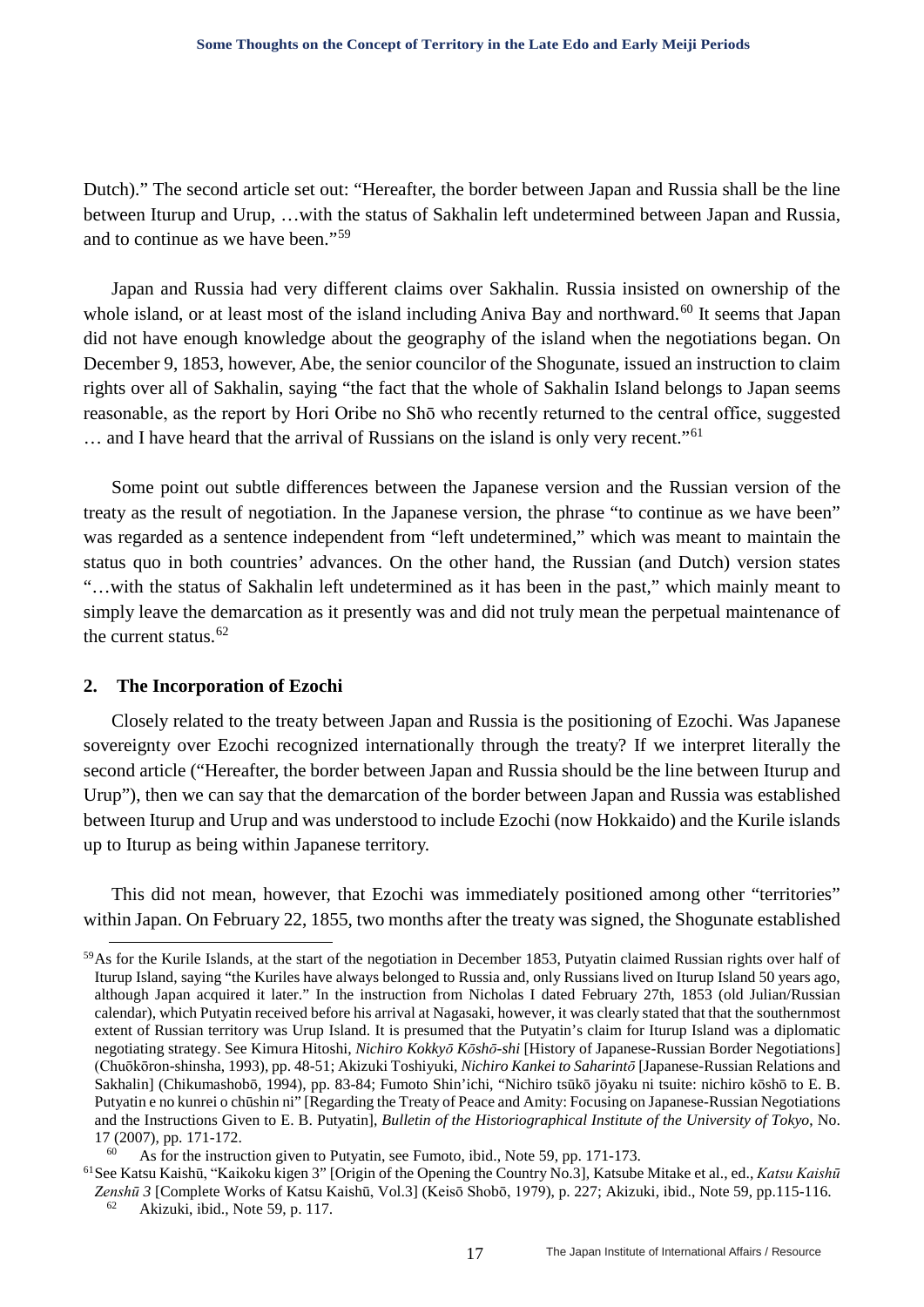the post of Hakodate *Bugyō* magistrate to directly govern all of western and eastern Hokkaido (including Iturup and Urup, but excepting the areas around the castles of the provincial lord). This was the second direct ruling by the Shogunate. In September 1859, The Shogunate further divided a part of Ezochi into six areas and assigned them to six provinces of Tohoku, with Sendai Domain receiving most of Iturup and Urup, and further assigned the Domains the duty of guarding Northern Ezochi, i.e. Sakhalin. Subsequently, the new Meiji government in April 1868 established the Hakodate Court of Justice (later Hakodate-*fu*: Hakodate prefecture) to administer the Hakodate area. The most decisive action was to change the name Ezochi to Hokkaido, with Hokkaido to be organized into 11 provinces and 86 counties (including the Kurile Islands). With this reorganization, the old Ezochi disappeared as a "foreign area," and was incorporated into Japan's traditional category of gokishichidō (five central provinces and seven circuits.) Even at that time, however, the native Ainu population was regarded as a different ethnic group living within Japanese imperial territory.<sup>[63](#page-17-0)</sup>

#### **3. Karafuto/Sakhalin**

The legal status of Karafuto/Sakhalin, as mentioned above, involves the question of the second article of the Treaty of Commerce and Navigation between Japan and Russia. On February 25, 1867, a provisional regulation for Karafuto/Sakhalin between Japan and Russia (with the official text in both Japanese and Russian) was signed. For a treaty, the format of this provisional regulation was quite unusual. In the preamble, the proposals of the Russian side were listed first, namely that: 1) The whole of Karafuto/Sakhalin Island should be Russian territory; 2) Japanese fishing activities would be allowed on and around the island as before; 3) the islands of Chirihoito/Chirpoy, Chirihoiminamito/Brat Chirpoev, and Burotonto/Broutona, as well as the existing Russian territory of Urup, would be ceded to Japan. However, as in the end the two countries did not reach an agreement on this proposal, it is presumed that Sakhalin "was left as before in common possession" and the provisions below were agreed.[64](#page-17-1)

Now Sakhalin was regarded as "both countries' common possession", i.e. a condominium. There are, however, still several issues that remain unclear about the provisional regulation of Sakhalin at this time. One issue is what the legal status of this "provisional regulation" was. Did the Meiji government inherit this "treaty" when it came to power, and if it did not, then what would have been the basis to justify its legal consequence? [65](#page-17-2)

<span id="page-17-0"></span> <sup>63</sup>Kaiho <sup>Y</sup>ōko, *Kindai Hoppō-shi: Ainu Minzoku to Josei to* [Modern Northern History: Ainu People and Women] (San-Ichi Shobō, 1992), p. 126. The Family Registration law was promulgated in 1871 and under it the Ainu people were categorized as "commoners." In 1899 they were reclassified as *kyūdojin* (former natives) through a proclamation by the Hokkaido Colonization Office. See the Protective Act for the Former Natives in Hokkaido (1899).<br><sup>64</sup>This matter is explained in detail in Akizuki, ibid., Note 59, pp. 134-177. See also Peter A. Berton, *Nichiro Ryōdo* 

<span id="page-17-1"></span>*Mondai: 1850-1875* [The Russo-Japanese Boundary:1850-1875] (translated by Tamura Kōsaku) (Kajima Institute of International Peace, 1967), pp. 38-45; Ishii Takashi, *Zōtei: Meiji Ishin no Kokusaiteki Kankyō* [Expanded and Revised: The International Environment of the Meiji Restoration] (Yoshikawakōbunkan, 1966), p. 698.

<span id="page-17-2"></span><sup>65</sup>Taniguchi Yasusada, *Wabun Jōyaku Isan 1* [Collection of Treaties in Japanese, Vol. 1] (publication authorized by Ministry of Foreign Affairs) (Hakubunsha, 1889). On page 123, there is a remark that the Provisional Regulation of Karafuto "is not valid due to the Treaty of Saint Petersburg."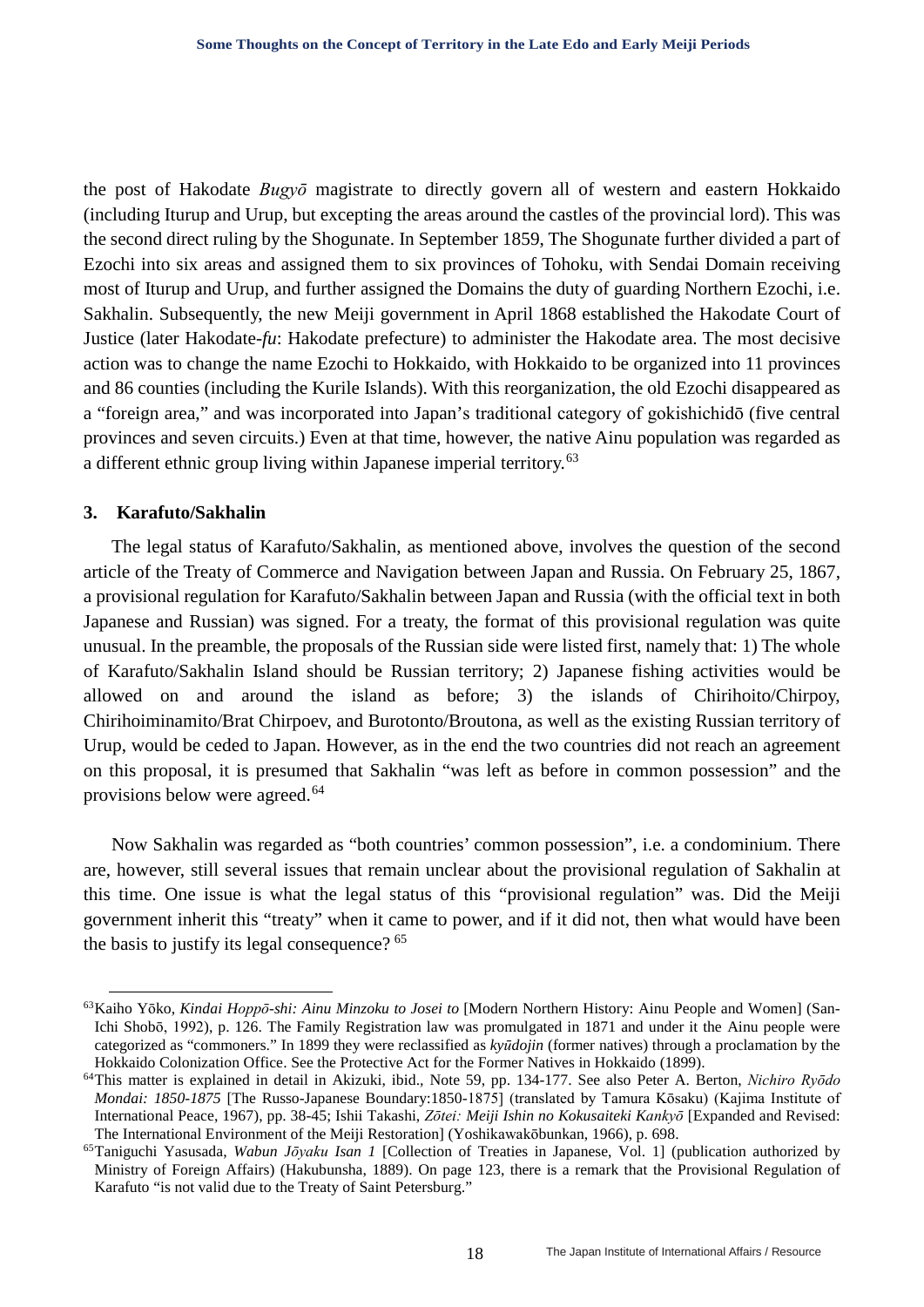Another unanswered question is what exact legal status "condominium" possessed under international law in a case such as this, where neither of the two countries concerned had a clearly defined share of the island under their control. This arrangement is quite different from the usual situation under national law. No particular precedent for the situation on the ground existed: there was no special joint organization established to govern, no division of the island for each party to rule, nor any delegation of powers to either country to rule. It was a condominium under which organizations of each country simultaneously ruled a province with mixed inhabitants that included both their own respective nationals and the original native population.

Between 1860 and 1870, Japan repeatedly protested the active colonization of Sakhalin by the Russians. Could these protests be justified as acts of protest against a violation of international law? Or were they merely protestations devoid of legal grounding, as no share over the territory in question had been assumed in any way?

Both countries continued to negotiate over Sakhalin thereafter, and various suggestions for policies to address the issue were raised by people from both within and without Japan and Russia.<sup>[66](#page-18-0)</sup>

During this period there were also frequent disputes between the local authorities on Sakhalin. The so-called "*Hakkotomari Shukka Jiken*" (The Hakkotomari Fire Incident), an event that occurred in Hakkotomari in April, 1873, was symbolic of these affairs. On September 6, 1873, soon after the incident, the "Karafuto Multiple-habitation Treaty between Japan and Russia" was concluded between Development Executive Hori Motoi and Chepurnov, the acting commander of the battalion. While Article 6 of this "treaty" describes the document as "provisional regulations," it is generally regarded to bear some semblance to a "semi-treaty (sponsion)" signed by local parties concerned. <sup>[67](#page-18-1)</sup>

Article 5 of this treaty stipulates the importance of friendly association and good-natured amity, as well as compliance with the existing treaty. The state of condominium of Karafuto/Sakhalin was thus reconfirmed, the details of which were agreed to in Articles 1-4. [68](#page-18-2) 

<span id="page-18-0"></span> <sup>66</sup>See, for example, The Third Section, Political Affairs Bureau, Ministry of Foreign Affairs, ed., *Nichi-Ro Kōshō-shi: Jōkan* [History of Russo-Japanese Negotiation, Vol. 1], reprinted edition (Hara Shobō, 1969), pp.115-122; Ishii Takashi, *Meiji-shoki no Nippon to Higashi-ajia* [Japan and East Asia in Early Meiji Period] (Yūrindō, 1982),

<span id="page-18-1"></span><sup>&</sup>lt;sup>67</sup> Kameyama Ikuo & Kawai Tadanobu, "Meiji-shoki nichi-ro kōshō karafuto monjo: 1" [Sakhalin documents on Russo-Japanese negotiations in the early Meiji period, No. 1], *Biblia*, No. 82(1984), pp. 158-159. The Japanese draft of this treaty is recorded in *Dai-nihon Gaikō Monjo* [Documents on Japanese Foreign Policy], Vol. 6, pp. 353-354. See, Akizuki, ibid., Note 59, p.213.

<span id="page-18-2"></span> $68$ The specific provisions were as follows: nationals of either country shall not trespass the other's settlement without reason, obstruct the freedom of people, or interfere with their occupations (Article 1); if any national of either country commits a crime such as theft, forced buying and pickpocketing within the area of the opposite party, he or she shall be arrested and passed over to the commissioner of his/her own country to be tried; when (either of the authorities) cannot arrest a criminal armed with a weapon, that authority shall take measures to block his/her escape and inform the other party (Article 2); when any person, in order to erect a new building on a spot close to other buildings or close to any already developed site, removes existing items or uses a location that has been used in the past, he/she cannot begin construction before mutual consultation by the commissioners from both sides (Article 3); Permission in writing by the commissioner is required for sales of alcoholic drink to Russians (Article 4).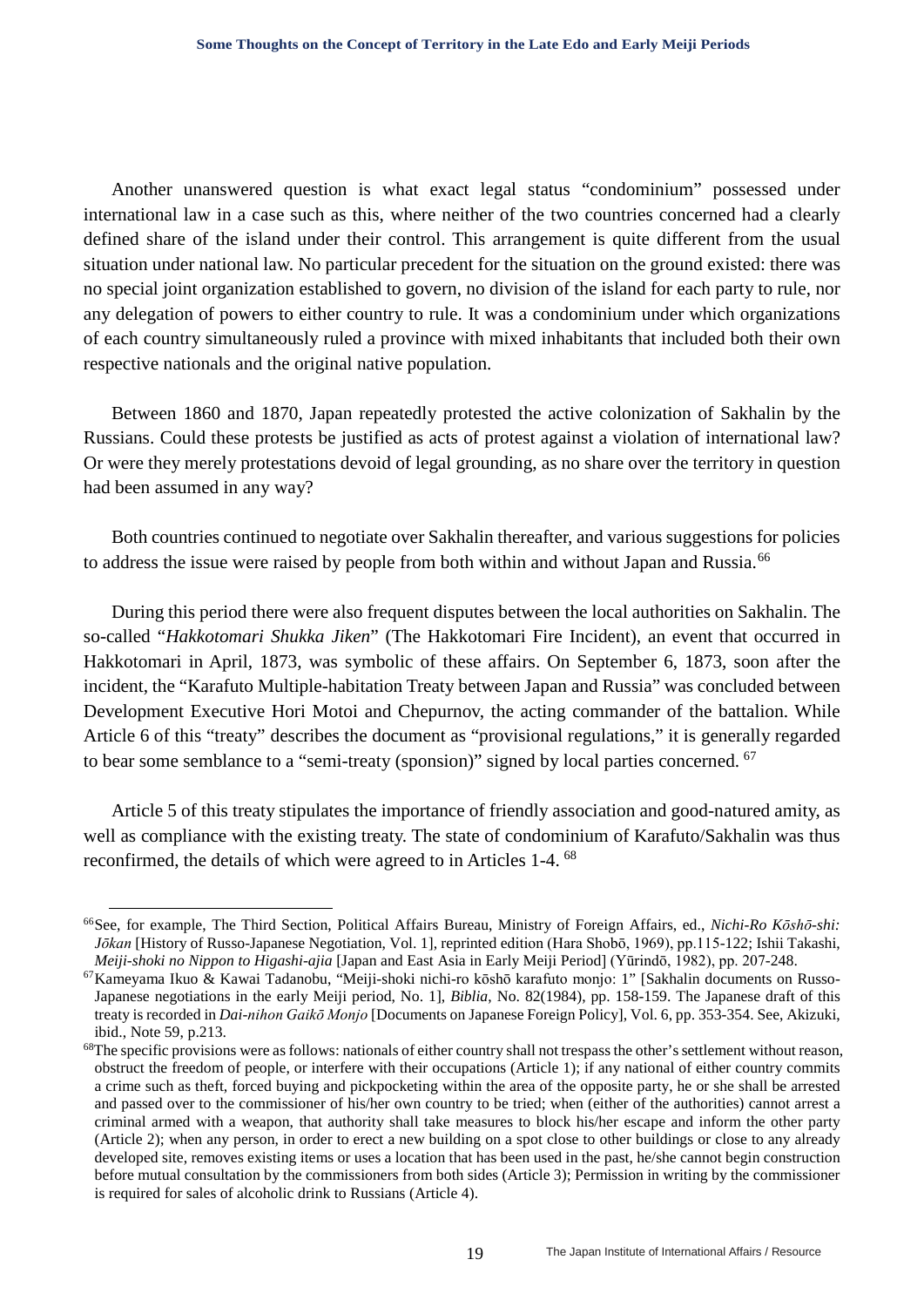Following conclusion of the treaty, however, conflicts between nationals of both nations on the island continued unabated. To definitively resolve the situation, the Treaty of Saint Petersburg was negotiated and ultimately signed in 1875, assigning the rights over Sakhalin to Russia and rights over the 18 Kuril islands to Japan.

#### **4. Treatment of Ryukyu**

In April 1853, before setting sail for Uraga, American Commodore Perry landed at Naha in Ryukyu and forced his entry to Shuri Castle. Earlier in Madeira, the first port of call on the route of the Japan expedition, Perry had written a letter dated December 14, 1852, to John P. Kennedy, Secretary of the Navy. In this letter, Perry wrote: "The islands called the Lew Chew [Ryukyu] group are said to be dependencies of Japan, as conquered by that power centuries ago, but their actual sovereignty is disputed by the government of China. These islands come within the jurisdiction of the prince of Satsuma, the most powerful of the princes of the Empire..."[69](#page-19-0) At this time, Abe Masahiro, a senior councilor of the Shogunate, wrote in "*Ryukyu shozoku mondai kankei* ō*setsukata shorui*" (Reception Department documents regarding issues concerning Ryukyu): "Although Qing offered an imperial ruling and sent an envoy to bestow peerage and (Ryukyu) did not display any aggressive reaction, Ryukyu is totally submissive to Japan."[70](#page-19-1) We can see in these two documents that the relationships between Ryukyu and Japan and Ryukyu and Qing were still extremely complex in the late Edo period.

As a practical matter of state, however, by the late Edo period it had become a particularly serious problem that Western countries were sending envoys directly to the kingdom of Ryukyu to request that it enter into treaty relations. Indeed, Ryukyu did sign treaties of amity with the United States in 1854, with France in 1855, and with the Netherlands in 1859, although the last two treaties were not ratified by France and the Netherlands.

As far back as March, 1844, a French ship had arrived at Naha and requested that Ryukyu agree to a relationship of amity and trade. The reaction of the Satsuma Domain to this news is recorded in "*Ryukyu Hisaku*" (Strategic Policy for Ryukyu) by Godai Hidetaka, a Satsuma Confucian scholar. In his entry of August, 1844, Godai writes that though he perceives two possible policies—"rejection of trade" and "amity and trade"―his conclusion is that: "Although Ryukyu is a part of Satsuma's Domain, it is ostensibly a tributary state of China, and therefore is nominally somewhat different from ours within Japan. Being a dependent territory of Satsuma is a notion that holds only within Japan." He continues: "Viewed from countries overseas, it [Ryukyu] is a country opposable to Japan."[71](#page-19-2) Here we

<span id="page-19-0"></span> <sup>69</sup>Tanaka Akira, *Kaikoku: Nihon Kindai Shisō Taikei 1* [Opening the County: Compendium of Japanese Modern Thought, Vol. 1] (Iwanami Shoten, 1991), p. 32; Brad D. Lookingbill, ed., *American Military History: A Documentary Reader* (Wiley & Sons, *2010*), p.126. Commodore Perry's position paper written in 1856 states: "Concluded treaties with prosperous kingdoms of Japan, Ryukyu and Siam which will surely bring good profits. ...those Eastern states which are known to be independent, *de facto*, from any other states...," (ibid., pp. 11-12.) <sup>70</sup> Williams, ibid., Note 34, pp. 447-449.

<span id="page-19-2"></span><span id="page-19-1"></span><sup>71</sup>Godai Hidetaka, "Ryukyu hisaku" [Strategic policy toward Ryukyu], *Nanhei Kikō* (Okinawa Rekishi Kenkyūkai, 1966), pp. 105-114.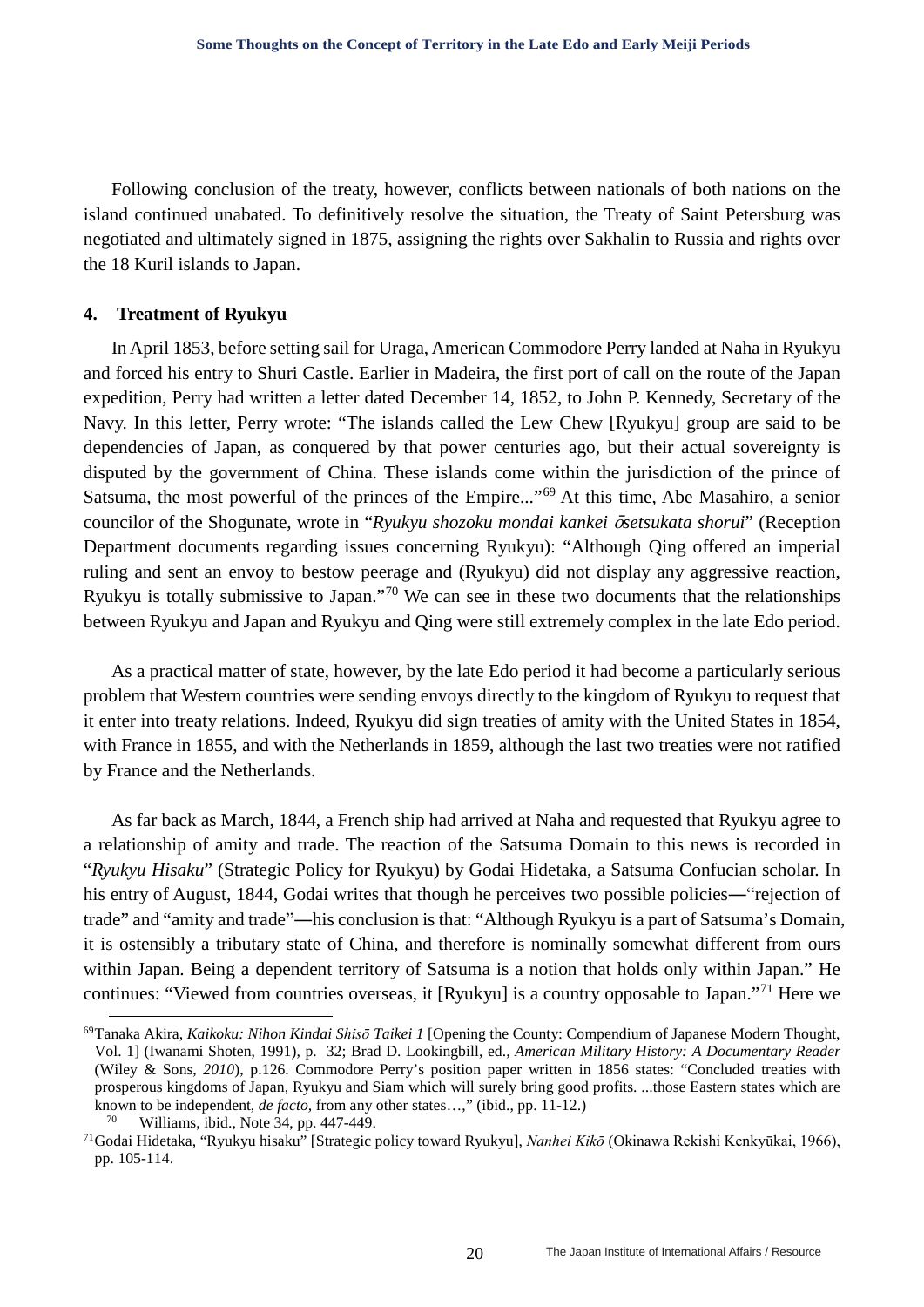can see what could be described as a "policy of Ryukyu separateness" wherein Ryukyu is positioned outside the Shogunate system by regarding it as a detachable "foreign country."[72](#page-20-0)

Based on a similar interpretation, Shimazu Narioki, the lord of the Satsuma Domain, on May 25, 1846, expressed his opinion in a letter to Abe Masahiro, a senior councilor of the Shogunate, stating: "as Ryukyu's affairs can cause difficulty for Japan, it is recommended to allow trade within the area to limit the harm within the one island."[73](#page-20-1)

This issue came up again as an even more serious matter later, when Japan was establishing its "territory" (demarcation of "boundary") in accordance with the concepts of modern European international law in the early Meiji era. Notably in November 1871, when the status of Ryukyu became an issue following the *Taiwan Jiken* (Mudan incident), at first there was no consensus of opinion within the Meiji government itself as to whether or not Ryukyu had previously been a "subject of both countries" and whether or not it still was.

In a letter of recommendation presented to the *Seiin* (Central Chamber of the Dajōkan) dated May 30, 1872, Inoue Kaoru, *ōkura taifu* (senior vice minister of the Ministry of Finance), proposed that a "system identical with the mainland" should be applied to Ryukyu. He was clearly looking toward the complete incorporation of Ryukyu into the mainland in the future.<sup>[74](#page-20-2)</sup>

On the other hand, the first chapter of "*Ryukyu-koku shisha settai narabi ni sono kuni o shochi suru no gi*" (discussion on the reception of Ryukyu missions and the treatment of the country) from the *Sain*  (Chamber of the Left), the legislature of the Meiji government at this time in June of the same year, states: "As it has been Ryukyu's status that it is so clearly dependent on both our country and on Qing, there is no need for further discussion about it."[75](#page-20-3) The writers clearly considered Ryukyu's dependence on both countries to be self-evident.

<span id="page-20-0"></span> <sup>72</sup>Nishizato Kiko, *Shinmatsu Chū-Ryū-Nichi-kankeishi no Kenkyū* [A Study of Relations Between China, Ryukyu and Japan in the Late Qing period] (Kyoto University Press, 2005), pp. 119, 123, 780.

<span id="page-20-1"></span><sup>73</sup>*Ishin Shiryō Kōyō* [Essential Materials of the Meiji Restoration Period], Vol. 1 (Ishin Shiryō Hensan Jimukyoku, 1937), p. 20. Further, Shimizu Nariakira, heir to the Satsuma Domain, wrote a letter addressed to Tokugawa Nariaki and others dated May 24, 1846, stating: "Of the three requests from the foreigners, if (you) do not allow trade, Chūzan (Ryukyu) might fall within a short period of time … but it should be all right to reject [both the demands regarding] diplomatic relations and Christianity." (Kagoshima-ken Ishin Shiryō Hensanjo, ed., *Nariakira-kō Shiryō* [Materials on Lord Nariakira], Vol. 1 (Kagoshima Prefecture, 1981), pp. 35-36.) On the other hand, it has been pointed out by some that the Satsuma Domain regarded Ryukyu's trading activities as essential to rebuilding the Domain's struggling finances. (Nishizato, ibid., Note 72, pp. 123-124.) On September 8, 1854, the Satsuma Domain ordered Ryukyu to amend the wording in its treaty with the United States that permitted direct buying and selling with the United States, as well as demanding that it refuse to sign any treaties with any other foreign countries in the future (*Ishin Shiryō Kōyō* [Essential Materials on the Meiji Restoration Period], Vol. 1, p. 648). However, the state of affairs did not develop as hoped. Further, in November 1855, within the Chūzan (Ryukyu) government itself, there is said to have been a discussion on whether or not to send an envoy to Qing to explain the details of the treaty that Ryukyu had also signed with France (*Ishin Shiryō Kōyō* [Essential Materials on the Meiji Restoration Period], Vol. 2 (Ishin Shiryō Hensan Jimukyoku, 1937), p. 146). Still, it has not yet been confirmed whether or not this envoy was actually dispatched to Qing. 74Matsuda Michiyuki et al., "Ryukyu Shobun" [Treatment of Ryukyu] (1879) [contained in Shimomura, ibid*.*, Note 30], p.

<span id="page-20-3"></span><span id="page-20-2"></span><sup>8</sup> (In subsequent pages, this material is referred to as "Ryukyu Shobun" [Treatment of Ryukyu]. See Maehira, ibid., Note 54, p. 261.

<sup>75</sup> "Ryukyu Shobun" [Treatment of Ryukyu], p. 8. See Motegi, ibid., Note 51, pp. 8-12.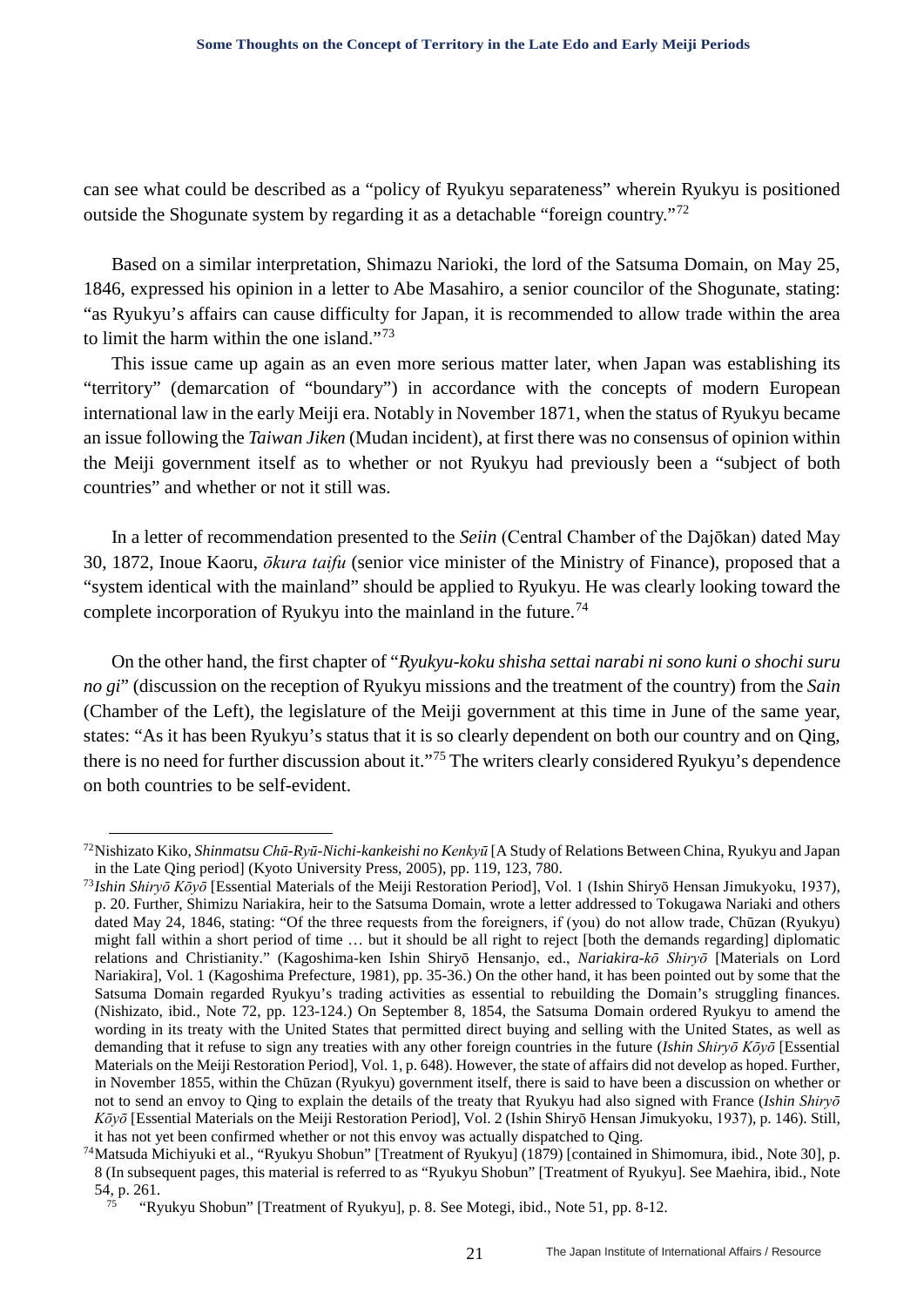The Meiji government, however, ultimately rejected the idea of Ryukyu being simultaneously a tributary nation to both Japan and Qing. On September 14 of that year, Ryukyu-koku as a state was abolished and Ryukyu Domain was established by the promulgation of the "Ryukyu kokuō o hanshu to suru shōsho"(Rescript appointing the king of Ryukyu to be the governor of Ryukyu) ("*Dajōkan Nisshi*" (Cabinet Diary), 1872, Vol. 70). With this rescript, Ryukyu's previous status as a dependent state of the Satsuma Domain was clearly abandoned once and for all.

Further, in the first *H*ō*shi Ryukyu Fukumeisho* (Report of the Ryukyu Mission), dated September 25, 1875, Matsuda Michiyuki wrote: "(Ryukyu) being a dependent state of two countries brought disgrace upon Japan as an independent state, and caused serious harm to Japan under international law."[76](#page-21-0) Matsuda also stated "it is so obvious that (Ryukyu is) in our territory that there is no need to discuss further about this." ("*Matsuda Naimu Daijō Dai 1-kai H*ō*shi Ryukyu Shimatsu*" (Matsuda, Home Ministry official, "Overview of the first Ryukyu mission"), May 13, 1875.)<sup>[77](#page-21-1)</sup>

Further a transcript of dialogue between the British minister stationed in Japan and Japan's Foreign Minister on January 13, 1879 states: "(Ryukyu) has never been a dependent state to both Japan and China. In its relationship with Qing, it occasionally sends envoys to present gifts to the Emperor of Qing but not to pay taxes…. At the time of the *Taiwan Jiken* (Japan's punitive Formosa Expedition of 1874, launched in response to the massacre of Ryukyuan sailors by aboriginal peoples on Taiwan), in correspondence with the Qing government it was made clear that the island does not belong to Qing…. Although Ryukyu is a small island country, it has been our territory."[78](#page-21-2)

The same interpretation was clearly expressed again in "Ryukyu-han Shobun-an" (Suggested Policy Toward Ryukyu Domain) included in the appendix of Matsuda's second *Ryukyu Shimatsu*  document (undated but drawn up sometime in January or February, 1879). The appendix states: "(Ryukyu) should not be regarded as a '*reizoku no kuni*' or '*hanshukoku*' as defined in international law. It is simply one province of Japan."<sup>[79](#page-21-3)</sup> It appears that in this document, "*reizoku no kuni* or *hanshukoku*" meant a subordinate state or a protected state which did not have full diplomatic power of its own. The understanding of such countries as constituting half-sovereign states (*halb-souveraine* 

<span id="page-21-0"></span> <sup>76&</sup>quot;Ryukyu Shobun" [Treatment of Ryukyu]*,* p.157. Gustave Émile Boissonade de Fontarabie's opinion brief "Ryukyu-jima mikomian" [Prospect of the Ryukyu island] commissioned by *Naimukyō* (Home Minister) Ōkubo Toshimichi (March 17, 1875) states that Japan's claim over Ryukyu has been accepted by Qing and "the Ryukyu island should be always contained within a map of Japan," but he added that it would be appropriate to have full discussion between Japan and Qing to abolish the association as a subject state, such as paying tribute and homage (*Itō Hirobumi Kankei Monjo: Sono ichi* [Documents Relating to Ito Hirobumi, Vol. 1], Collection of Modern Japanese Political History Materials Room, National Diet Library, Japan <354>).<br><sup>77</sup> "Ryukyu Shobun" [Treatment of Ryukyu], p. 94.<br><sup>78</sup> "Pyukyu Shobun" [Treatment of Byukyu], p. 21

<sup>78</sup> "Ryukyu Shobun" [Treatment of Ryukyu]*,* pp. 214-215.

<span id="page-21-3"></span><span id="page-21-2"></span><span id="page-21-1"></span><sup>79&</sup>quot;Ryukyu Shobun" [Treatment of Ryukyu]*,* p. 203. 'Ryukyu setsuryaku (Briefing on Ryukyu)' was a counter-argument made on the basis of international law to Qing's assertion that Ryukyu belonged to both the Shogunate system of Japan and the tributary system of Qing. It was sent to Qing China's Zongli Yamen (Office of External Affairs) on August 2, 1879. This document states: "In the first place, if it is a state itself, it cannot be another country's domain. If it is already another country's domain, it cannot be a state itself" (*Nihon Gaikō Monjo* [Documents on Japanese Foreign Policy], Vol. 12, p.185).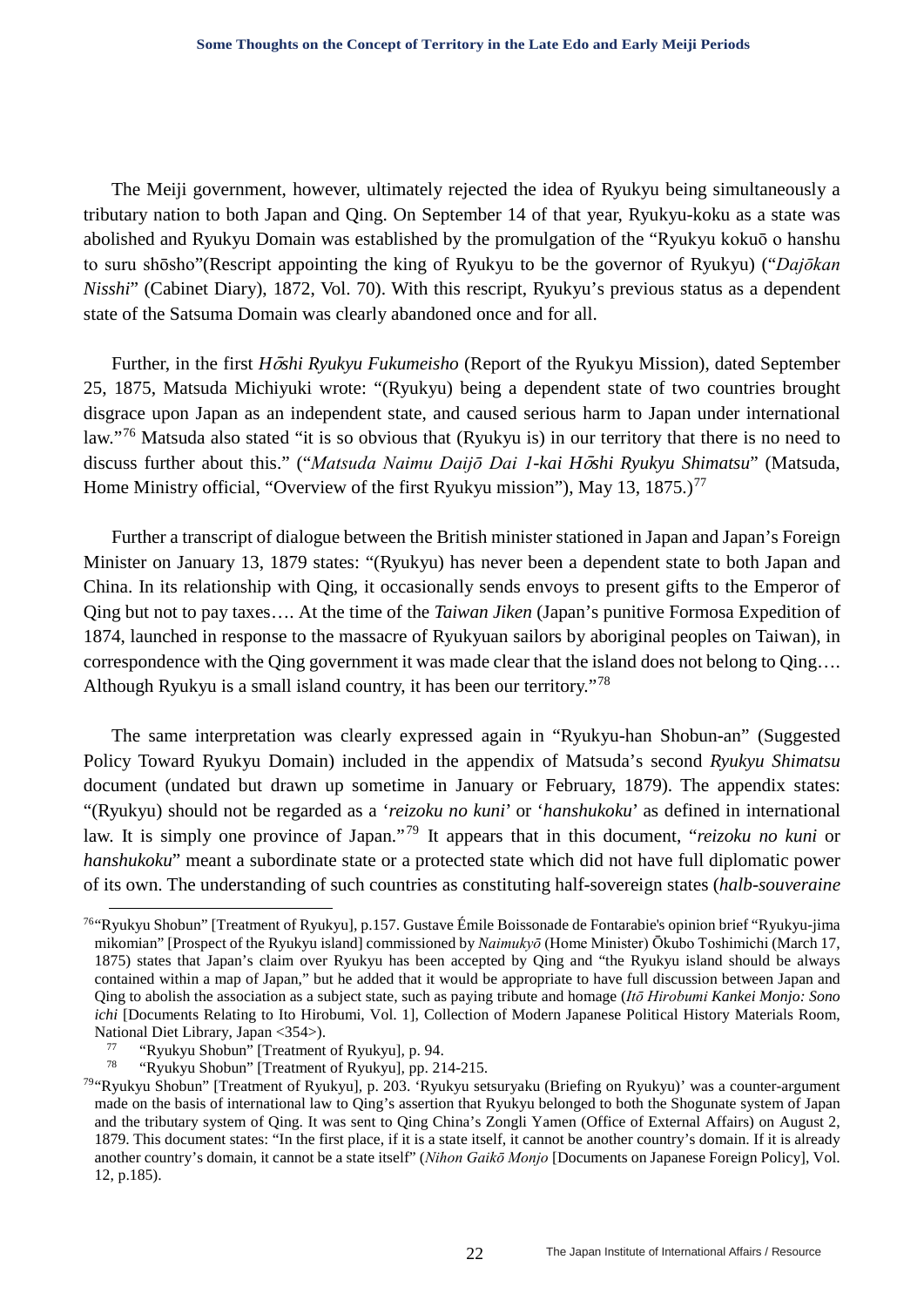*Staaten, mi-souverains*) had been previously established during the first half of the 19th century.<sup>[80](#page-22-0)</sup>

In March 1879, Ryukyu Domain was abolished and Okinawa Prefecture was established. As discussed in the Introduction, Qing protested these steps when they were taken, and there were continuing disputes between Japan and Qing over the issue. Later, with the help of reconciliation efforts by former U.S. President Ulysses S. Grant, Japan proposed a "division of the islands and revision of the treaty," a proposal which Oing in the end did not accept.<sup>[81](#page-22-1)</sup> The issue was left unresolved, and, with the outbreak and prosecution of the First Sino-Japanese War, Qing's claim was in effect abandoned.<sup>[82](#page-22-2)</sup>

#### **5. Occupation of** *terra nullius* **Islands**

During the negotiation between Japan and Qing concerning the Japanese military's punitive expedition to Taiwan in May 1874, there was a noteworthy discussion regarding whether or not Taiwan was Qing's 版図 (territory; Romanized as *băntú* in Chinese and *hanto* in Japanese). It was a battle of words between Home Minister Ōkubo Toshimichi and Zongli Yamen, Qing's Office of External Affairs, that took place in Beijing in September and October of the same year.<sup>[83](#page-22-3)</sup> Ōkubo presented his legal grounds for Japan's case in "*Kōhō ishō*" (Compendium of International Law), an appendix to his counter-argument document dated September 27. In this appendix, Ōkubo explained the principle of occupation of *terra nullius* in modern international law, quoting the theories of Vattel, Martens, <sup>[84](#page-22-4)</sup>

<span id="page-22-0"></span> <sup>80</sup>Yanagihara Masaharu, "Shinsei rōma teikoku no shoryōhō no kokusaihō-jō no chi'i o meguru ichi kōsatsu: 18-seiki kōhan ni okeru riron jōkyō o chūshin to shite" [A study on the status of domains belonging to the Holy Roman Empire under international law: focusing on theoretical concepts in the second half of 18th century], *Narita Yoriaki-sensei Yokohama Kokuritsu Daigaku Taikan Kinen: Kokusaika Jidai no Gyōsei to Hō* [Essays Commemorating Narita Yoriaki's Retirement from Yokohama National University: Public Administration and Law in the Age of Internationalization] (Ryōsho Fukyūkai, 1993), p. 686.

<span id="page-22-1"></span> $81$ In a letter written by Qing's negotiator He Ruzhang, there was mention of the idea of a three-way split of Ryukyu, proposed by former U.S. President Grant. This plan would have assigned the middle part of Ryukyu (the Okinawa Island) to the kingdom, the southern part (the Miyako and the Yaeyama islands) to Qing, and the northern part (the Amami Islands, etc.) to Japan. Although He Ruzhang regarded this as the optimal solution, we do not know whether or not Grant actually presented it in the negotiations. For details on the negotiation, see Nishizato, ibid., Note 72, pp. 318-411.

<span id="page-22-2"></span> $82$ From Qing's perspective, Korea was an important "subject state" along with Ryukyu, and probably of greater importance than Ryukyu. When the Treaty of Ganghwa (Korea-Japanese Treaty of Amity) was signed, there was an intense exchange between Japan and Qing. To overview the difference between China and Japan in their understanding of the suzeraintributary relationship between China and Korea, we can reference the dialogue between Mori Arinori and Chinese minister Shen Guifen on January 13, 1876. Chen remarked of Ryukyu, "It can freely have relationships with other countries as it is of no concern to China," and continued, "a so-called 'subject state' is not a territory we possess but rather a country that pays tribute when necessary and receives peerage and calendar from us." (*Dai-nihon Gaikō Monjo* [Documents on Japanese Foreign Policy], Vol. 9, p. 146.) Further, in meetings with Li Hongzhang on January 24 and 25, 1876, Mori expressed his opinion that Korea was an independent and free state, and that it is assumed a subject state stance only due to the demands of etiquette related to China-Korea relationship. Li, on the other hand, said that, although Korea was an independent state, it was also a subject state of China because its king was enthroned under the order of the present Chinese Emperor (ibid*.*, p.172). It should be noted, however, that according to Chinese records the content of this meeting was quite different. The term "independent" does not appear at all in the Chinese account. Rather, Li asserts that everybody knows that Korea has been a "subject country" of China for several thousands of years (李文忠公全集*:* 譯署  $\overline{\mathcal{B}}$ 稿 [Complete works of Li Hongzhang: Letters to the Foreign Office] (Wen Hai Press Company, 1962), p. 107.)

<span id="page-22-3"></span><sup>83</sup>*Dai-nihon Gaikō Monjo* [Documents on Japanese Foreign Policy], Vol. 7, pp. 220-223, 227-228, 230-235. Regarding the arguments of both sides, see, for instance, Emori Susumu, "Kindai nihon to hokkaido ainu minzoku" [Modern Japan and Hokkaido Ainu people], Nagai Hideo, ed., *Kindai Nihon to Hokkaido* [Modern Japan and Hokkaido] (Kawade Shobō Shinsha, 1998), pp. 389-395.

<span id="page-22-4"></span><sup>84</sup> Although the entry is "Englishman Martens," it is believed that the real identity of the author is Georg Friedrich von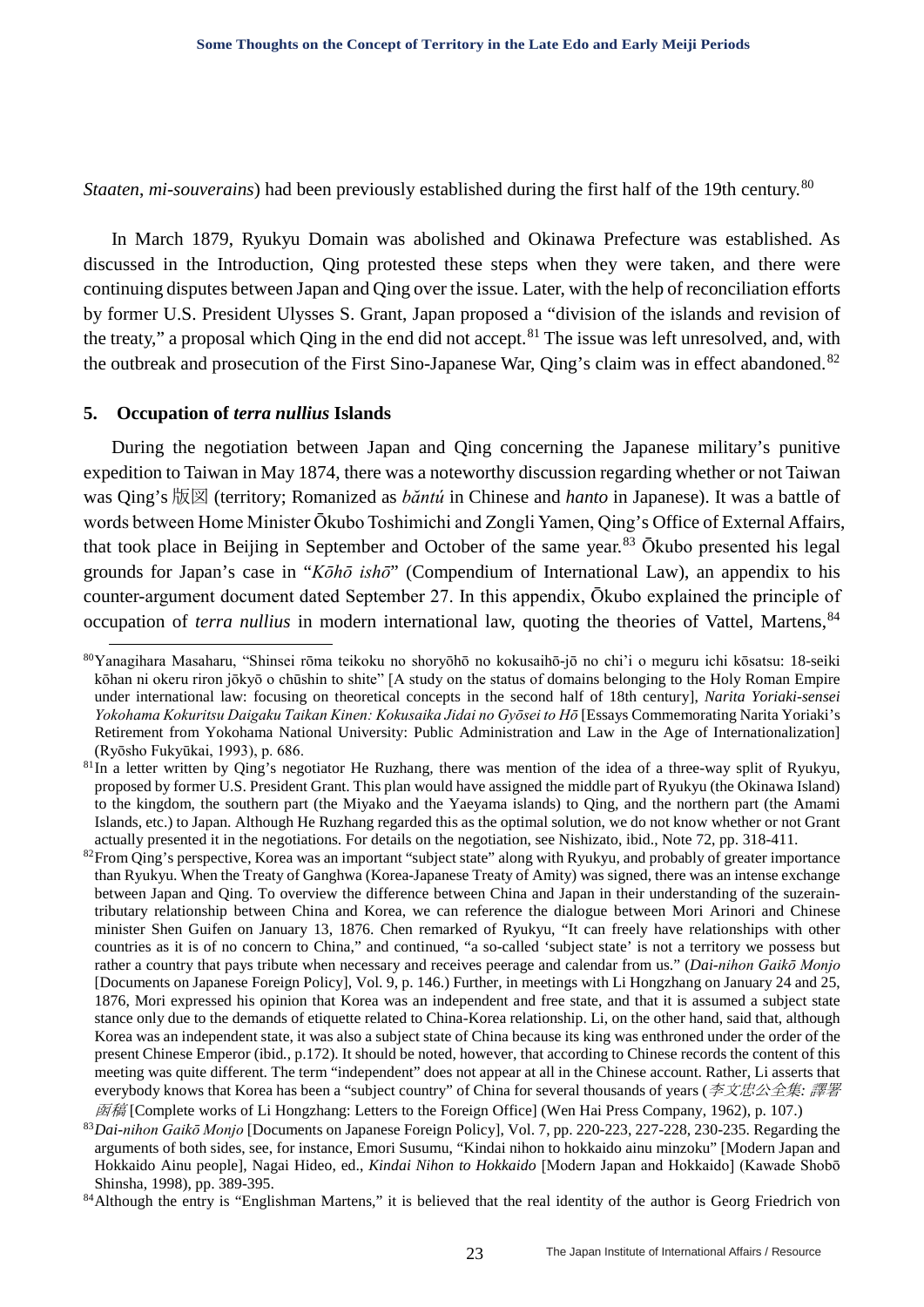Heffter and Bluntschli.<sup>[85](#page-23-0)</sup> The conclusion of his argument was expressed as follows: "If a state nominally assumes that it is in charge of a domain but in actuality is not, a violation of international law does not occur when any other country takes the domain."[86](#page-23-1) Ōkubo claimed that there was no such "effective control" by Qing in the case of Taiwan. Therefore, Taiwan was "barbaric *terra nullius*" and could not be regarded as Qing's territory because "neither the right over the territory nor sovereign right has been recognized."

The Qing side issued a rebuttal, arguing that: "Since international law was formulated recently in various countries in Europe and it does not particularly mention Qing, it is useless to conduct discussions based upon it."<sup>[87](#page-23-2)</sup> Qing then claimed that "Taiwan is evidently Qing's territory as it pays 餉 税(*xiǎng shuì*; transit duties) to Qing every year." It also argued, "(Qing) allows the native's life and customs, allows them living together, defeats rebels and tolerate those obedient."[88](#page-23-3) In this way, Qing insisted upon its rights over Taiwan based on its own traditional concept of "territory." This concept was a system wherein Qing allowed the natives to maintain their manners and customs but imposed a "food tax" on those who agreed to assimilation.<sup>[89](#page-23-4)</sup>

Although Japan was unable to achieve its original intention of applying the legal theory of the occupation of *terra nullius* to Taiwan<sup>[90](#page-23-5)</sup> in these negotiations, it did proactively utilize the theory to territorialize other islands in its surroundings. According to "*Kokusaihō Senrei Ishū (2): Tōsho Sensen*" (Collection of Precedents Under International Law (2): Occupation of islands) prepared by the Treaties Office of the Ministry of Foreign Affairs in October, 1933, there are six prime examples: the

-

<sup>87</sup> *Dai-nihon Gaikō Monjo* [Documents on Japanese Foreign Policy], Vol. 7, p.230. Ibid., p. 221.

Martens, a German diplomat.

See Taijudō, ibid., Note 52, p. 221.

<span id="page-23-1"></span><span id="page-23-0"></span><sup>86</sup>*Dai-nihon Gaikō Monjo* [Documents on Japanese Foreign Policy], Vol. 7, p. 245. In the document one discerns the influence of Gustave Émile Boissonade de Fontarabie. See, for example, Ōkubo Yasuo, *Nihon Kindaihō no Chichi: Bowasonādo* [The Father of Japan's Modern Law: Boissonade] (Iwanami Shoten, 1977), p. 78; Ishii, ibid., Note 66, p. 130. Also, in "*Taiwan banchi shobun yōryaku"* [Summary of measures for barbaric Taiwan], submitted jointly by Ōkuma Shigenobu and Ōkubo Toshimichi on February 6, 1874, the authors wrote that Taiwan should be regarded as "*terra nullius*" (Ministry of Foreign Affairs, ed., *Nihon Gaikō Nenpyō narabi ni Shuyō Monjo jō* [Japanese Diplomacy Chronology and Documents, Vol. 1] (Hara Shobō, 1965), p. 54).

<span id="page-23-4"></span><span id="page-23-3"></span><span id="page-23-2"></span> $89$ It is important to note that Qing on another occasion expressed the opinion that Japan's action was not in accordance with international law (Kawashima Shin, *Chūgoku Kindai Gaikō no Keisei* [Formation of Modern Chinese Diplomacy] (The University of Nagoya Press, 2004), pp. 15-16). In a meeting between Mori Arinori and Li Hongzhang on January 24 and 25, 1867, it is known that Li said: "violating a treaty using force is not permitted under international law" (recorded only in the Chinese official document,  $\overline{\mathcal{F}}\mathcal{R}\mathcal{B}\mathcal{A}\mathcal{A}\mathcal{B}$  [Complete Works of Li Hongzhang], ibid., Note 82, p. 106). See Motegi, ibid., Note 51, pp. 13-14. Li also stressed the utility of international law that regulates relationships between "the strong and the weak" in his correspondence from January 1876 on with Yi Yu-won of Korea, particularly in regard to the change in Ryukyu's status from a feudal province of Japan to a modern Japanese prefecture. It should be noted that in his reply to Li, Yi Yu-won expressed his distrust of international law, given its inability to block Ryukyu's status change, although he also admitted that international law existed in part to maintain the independence of smaller states (such as Turkey, Belgium and Denmark). Harada Tamaki, *Chōsen no Kaikoku to Kindaika* [Korea's Opening and Modernization] (Keisuisha Co., Ltd., 1997), pp. 191-218.

<span id="page-23-5"></span><sup>90</sup>The October 31, 1874, bilateral agreement between Japan and Qing does not acknowledge *terra nullius* but does acknowledge that Japan's military intervention in Taiwan was a "righteous act to protect people." This acknowledgement has been interpreted to indicate that Ryukyuans were acknowledged to be people belonging to Japan. Nishizato, ibid., Note 72, p. 29.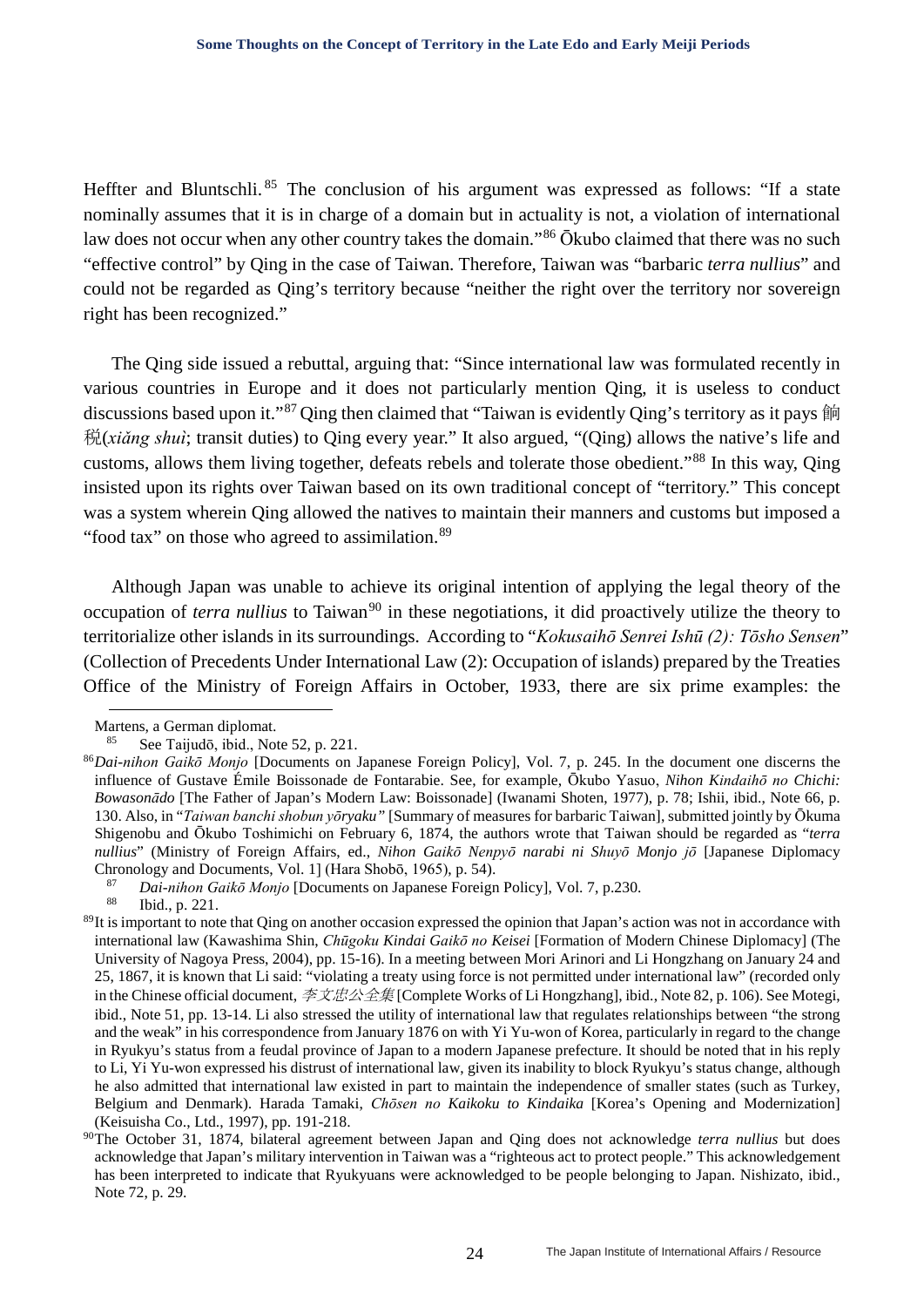Ogasawara Islands in October 1876, Iwōtō in September 1891, Kumeakashima, Kubashima, Uotsurishima (the Senkaku Islands) in January 1895, Minami-Tori Shima in July 1898, Okidaitōjima in September 1900, and Nakanotorishima (Ganges Island) in August 1908, <sup>[91](#page-24-0)</sup> although it was subsequently confirmed that this last, "Nakanotorishima," did not actually exist.

Of these examples of territorialization, only the case of Minami-Tori Shima resulted in a minor conflict over territorial sovereignty with concerned nationals.<sup>[92](#page-24-1)</sup> In the other cases, there was no conflict at all regarding sovereignty.<sup>[93](#page-24-2)</sup>

## **6. Takeshima**

The Japanese government's position regarding Takeshima is that occupation of the island cannot be regarded as a case of occupation of "*terra nullius.*" The Japanese cabinet's decision of January 28, 1905 ("…we believe it is justifiable to give it [Takeshima] the status as being a part of our nation and to incorporate it into the administration of Shimane Prefecture, as we recognize there has been effective occupation under international law…") is understood as a reconfirmation of Japan's decision to territorialize Takeshima. [94](#page-24-3) Takeshima was, similar to the four northern islands, regarded by the government as inherent territory of Japan in the light of historical fact as well as in accordance with international law.

"*Kokusaihō Senrei Ishū (2): Tōsho Sensen*" written in October 1933 listed only the six cases cited above as examples of Japan's occupation of "*terra nullius*" islands, and significantly Takeshima is not mentioned.<sup>[95](#page-24-4)</sup> Taking this into consideration as well, we may say that, at least at that stage, it was the official interpretation of the Japanese government that Takeshima was not a case of occupation of "*terra nullius*".

<span id="page-24-0"></span> <sup>91</sup>Treaties Office of the Ministry of Foreign Affairs, *Kokusaihō Senrei Ishū (2): Tōsho Sensen* [Collection of precedent cases in international law (2): occupation of islands] (*October,* 1933), pp. 1-52. Out of these six cases, it is clear that Iwōtō is not a case of *terra nullius*, and the Ogasawara Island case is disputable whether it is *terra nullius*. Other cases in question include the Pratas Islands atoll in the South China Sea (1907-1909), the Paracel Islands (1932-1941) and the Spratly Islands (1938-1945). As for the Paracel Islands and the Spratly Islands, see Kokusaihō Jirei Kenkyūkai, *Nihon no Kokusaihō Jirei Kenkyū (3): Ryōdo* [Study of Japanese International Law Cases (3): Territory] (Keiō Tsūshin, 1990), pp. 63-67.

<span id="page-24-1"></span><sup>92</sup>Treaties Office of Ministry of Foreign Affairs, ibid., Note 91, pp.39-50; Ministry of Foreign Affairs records, 1.4.1.7. "Teikoku hantō kankei zakken" [Empire's territorial affairs] and A.4.1.0.3. "Honpō tōsho ryōyū kankei zakken*"* [Japanese territorial island affairs].

<span id="page-24-2"></span><sup>&</sup>lt;sup>93</sup>As for the Ogasawara Islands, Britain, the United States and others claimed extraterritorial rights to the islands, but not possession itself (Treaties Office of Ministry of Foreign Affairs, ibid., Note 91, p. 2).

<span id="page-24-3"></span><sup>&</sup>lt;sup>94</sup>Asia Division of Ministry of Foreign Affairs, ibid., Note 40, p. 8. As for the question whether or not it can be regarded as a precedent case per the occupation of islands, see, for example, Pae-Keun Park, "Nihon ni yoru tōsho sensen no shosenrei" [Precedent cases of occupation of islands by Japan], *The Journal of International Law and Diplomacy,* Vol.

<span id="page-24-4"></span><sup>105,</sup> No. 2 (2006), pp. 44-46. 95Tachi Sakutarō dealt with only the four cases of the Ogasawara Islands, Minami-Tori Shima, Iwōtō and Nakano-Tori Shima (Ganges Island) in his essay published in September 1933 (Tachi Sakutarō, "Mushu no tōsho no sensen to senrei" [Theory and precedents of occupation of *terra nullius* islands], *The Journal of International Law and Diplomacy,* Vol. 32, No. 8 (1933), pp. 43-48.)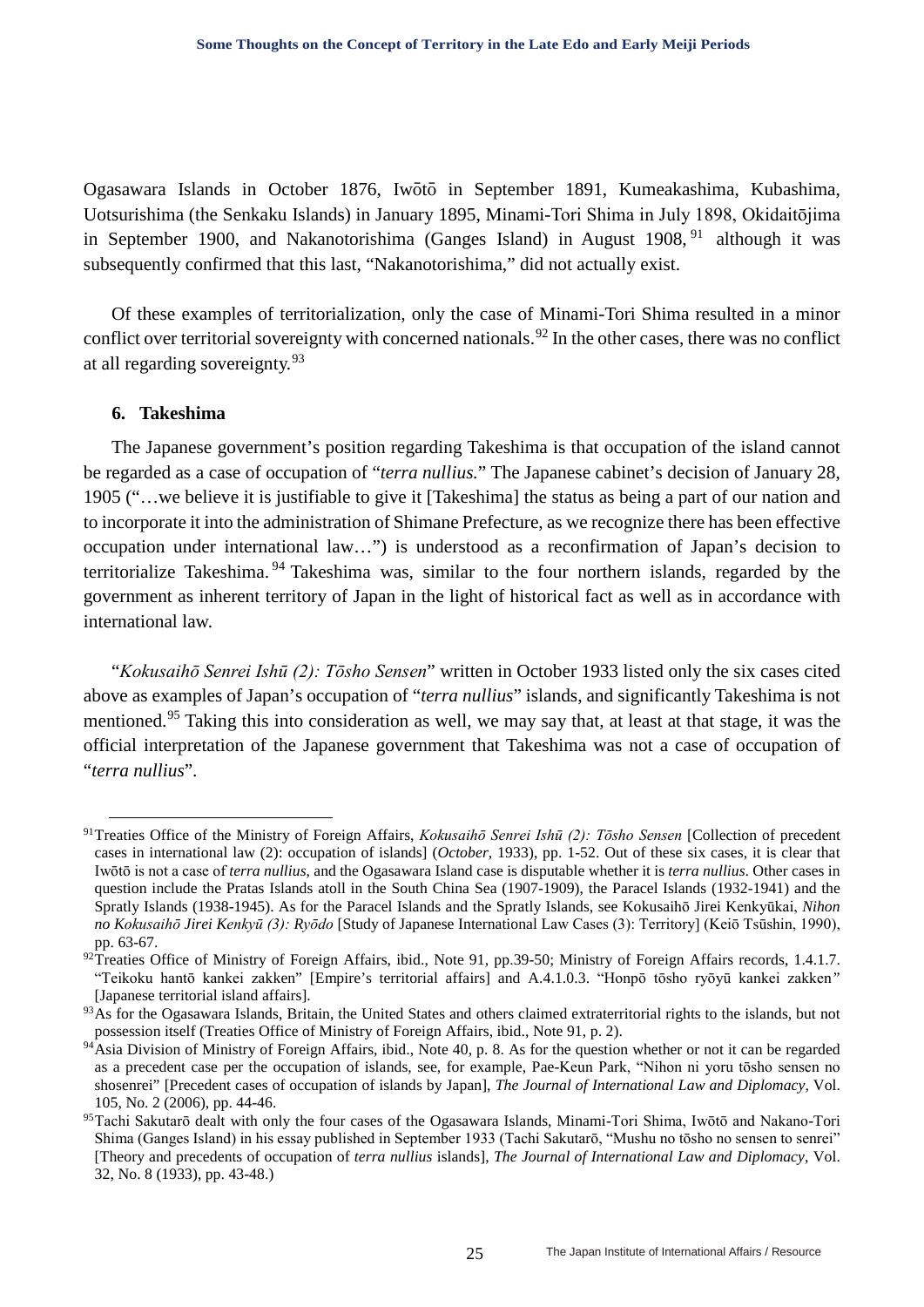#### **IV. Conclusion**

The Meiji government's reply to the inquiry from China about the various treaties that the Ryukyu Kingdom had concluded is recorded in "*1879-nen 8-gatsu 22-nichi shina seifu no shōkai ni taisuru tōben no oboegaki*" (Memorandum on the response to the Chinese government's inquiry, August 22, 1879). There is a sentence in the document stating: "at that time, our imperial nation had a completely feudal system and frequently allowed local lords to carry out what today's central government would never permit." <sup>[96](#page-25-0)</sup> If we consider the status of Ryukyu as a "foreign country" or "foreign area," and the attitudes shown by the Satsuma Domain and the Shogunate in handling the issue, it is open to question whether or not this issue can be reduced to a simple matter of different governing systems. However, we can also feel in this memorandum the authors' pride in governing their nation in accordance with modern law and modern European international law after having finally emerged from the turbulent period of the Meiji restoration. It demonstrates a clear awareness of "discontinuity" between Japan's late Shogunal period and the early Meiji period.

Also in this memorandum--as discussed in the Introduction--we can see the clear contrast between the Chinese traditional concept of territory and the concept of territory based on modern international law. It was the notion that territorial sovereignty in accordance with modern international law--that is, "to possess the land, to govern the land and collect tax"-- should be clearly distinguished from the Chinese traditional concept of territory based on "imperial demand of gifts under the false name of tribute."

Certainly, it would be inaccurate to say that the construction of external relationships and the demarcation of Japan's territory based on modern international law took place for the first time only post the establishment of the Meiji government, and that no attention had been paid to modern international law during the Edo period and even the late Shogunate period. As we have seen in such examples as the bringing of Ezochi under direct rule, the establishment of the border with Russia (between the Kurile Islands and Sakhalin) and the handling of the status of Ryukyu through negotiations with Russia, France, Britain and America--which throughout the Edo period were considered neither "countries of trade" nor "countries of communication"--the Japanese government in the late Shogunate period was continually faced with situations where it had to address matters of "boundaries" and "territories" in the sense used in modern international law.

Those efforts were, however, quite insufficient, and knowledge about modern European international law in Japan at that time could not have been fully adequate. In its early stage, there are

<span id="page-25-0"></span> <sup>96</sup>*Nihon Gaikō Monjo* [Documents on Japanese Foreign Policy], Vol. 12, pp. 192-193. The Meiji government conveyed the implementation of these treaties to the US minister to Japan (See the letter of Foreign Minister Soejima Taneomi dated on October 5, 1872), Treaties Office of Ministry of Foreign Affairs, *Kyū Jōyaku Isan* [Collection of Old Treaties], Vol. 3 (1934), p. 663). It is not easy to explain this matter logically, because, in connection with the status of Ryukyu Kingdom, it is problematic to discuss it as totally in the same category as the succession of those treaties the Shogunate had concluded. Incidentally, the Grand Council of State issued a directive to the Ministry of Foreign Affairs on September 28, 1872, instructing it to administrate the "previous treaties with various countries by Ryukyu Domain" (*Nihon Gaikō Monjo* [Documents on Japanese Foreign Policy], Vol. 5, pp. 392-393).